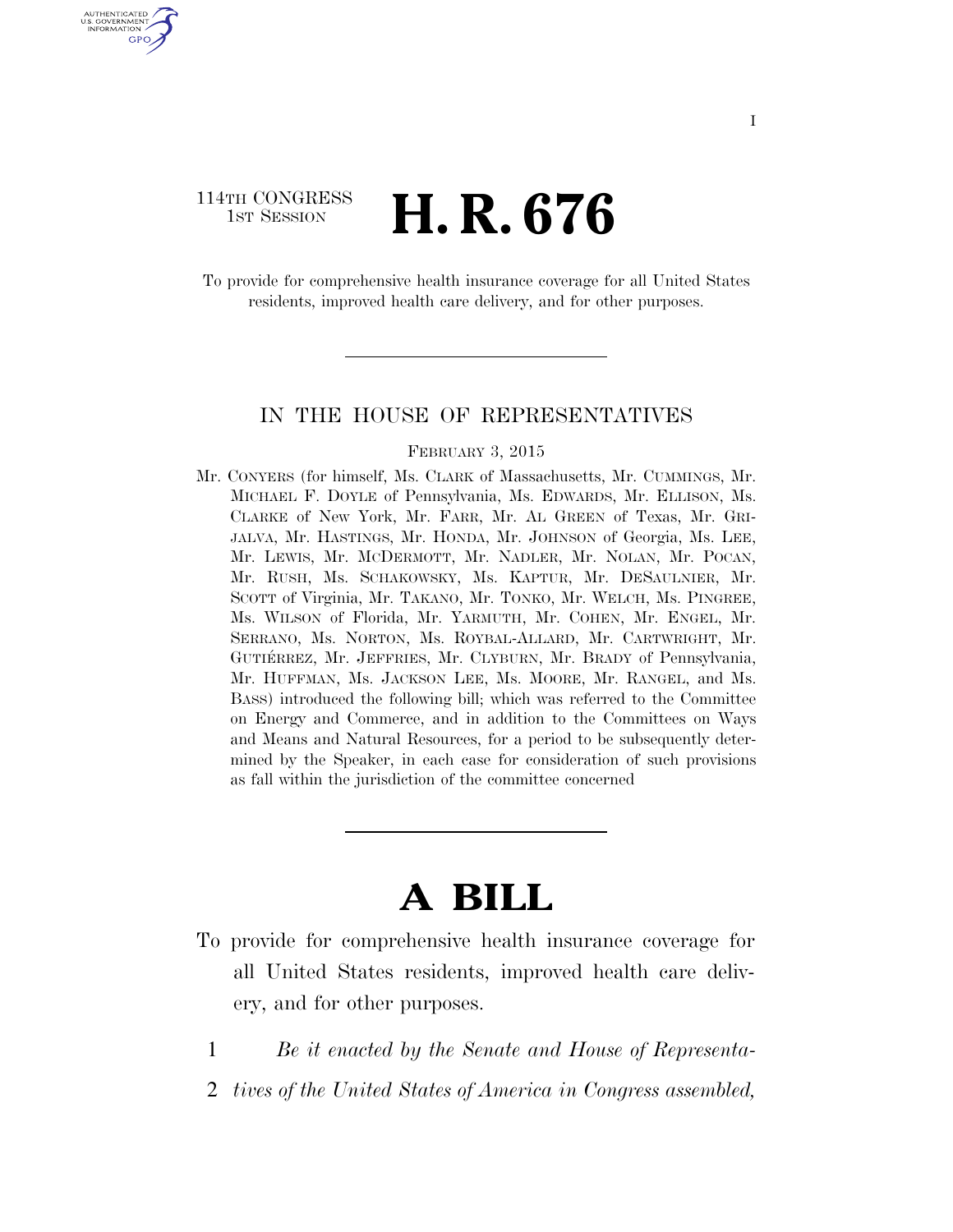#### 1 **SECTION 1. SHORT TITLE; TABLE OF CONTENTS.**

- 2 (a) SHORT TITLE.—This Act may be cited as the
- 3 ''Expanded & Improved Medicare For All Act''.
- 4 (b) TABLE OF CONTENTS.—The table of contents of

#### 5 this Act is as follows:

- Sec. 1. Short title; table of contents.
- Sec. 2. Definitions and terms.

#### TITLE I—ELIGIBILITY AND BENEFITS

- Sec. 101. Eligibility and registration.
- Sec. 102. Benefits and portability.
- Sec. 103. Qualification of participating providers.
- Sec. 104. Prohibition against duplicating coverage.

#### TITLE II—FINANCES

#### Subtitle A—Budgeting and Payments

- Sec. 201. Budgeting process.
- Sec. 202. Payment of providers and health care clinicians.
- Sec. 203. Payment for long-term care.
- Sec. 204. Mental health services.
- Sec. 205. Payment for prescription medications, medical supplies, and medically necessary assistive equipment.
- Sec. 206. Consultation in establishing reimbursement levels.

#### Subtitle B—Funding

- Sec. 211. Overview: funding the Medicare For All Program.
- Sec. 212. Appropriations for existing programs.

#### TITLE III—ADMINISTRATION

- Sec. 301. Public administration; appointment of Director.
- Sec. 302. Office of Quality Control.
- Sec. 303. Regional and State administration; employment of displaced clerical workers.
- Sec. 304. Confidential electronic patient record system.
- Sec. 305. National Board of Universal Quality and Access.

#### TITLE IV—ADDITIONAL PROVISIONS

- Sec. 401. Treatment of VA and IHS health programs.
- Sec. 402. Public health and prevention.
- Sec. 403. Reduction in health disparities.

#### TITLE V—EFFECTIVE DATE

Sec. 501. Effective date.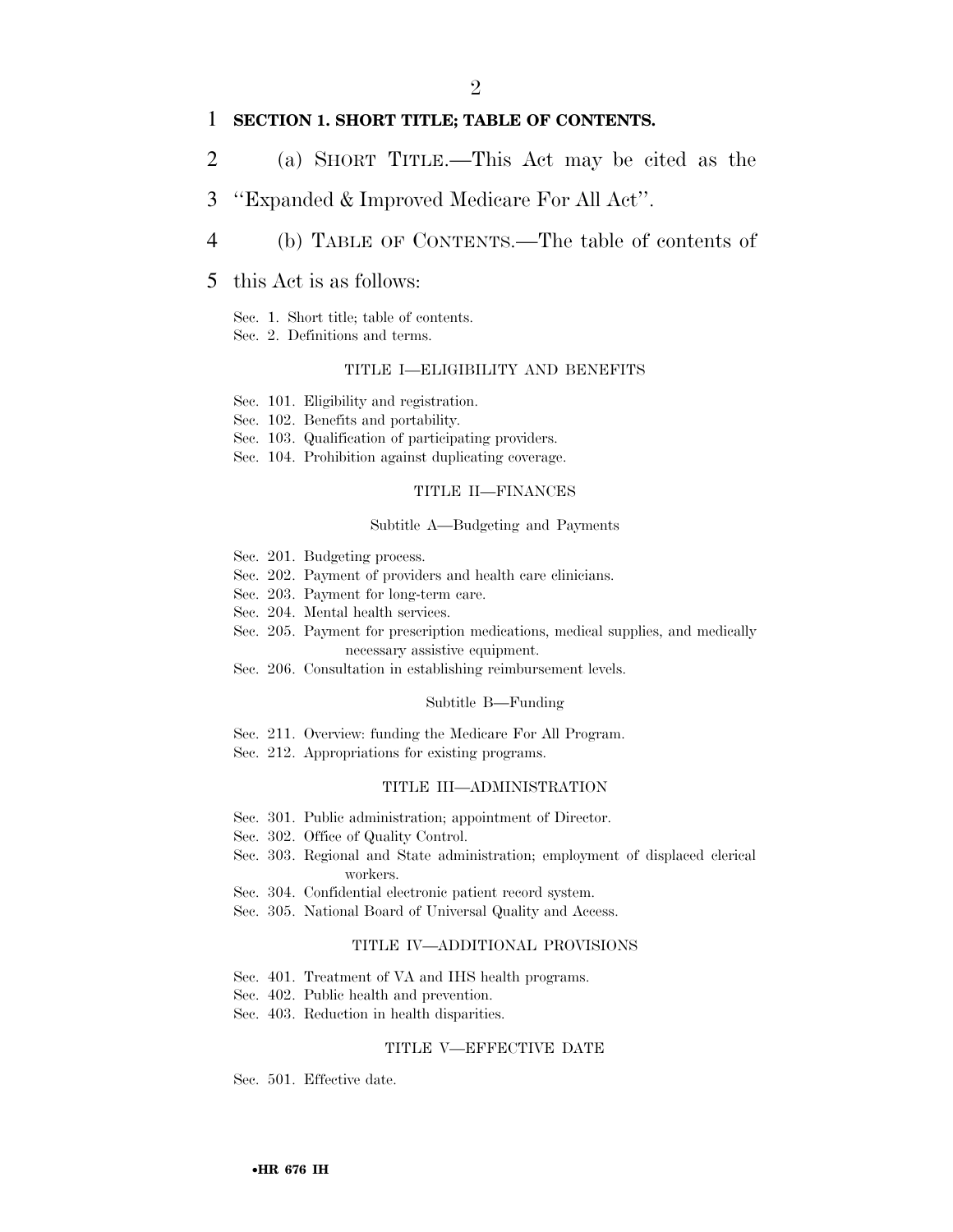### **SEC. 2. DEFINITIONS AND TERMS.**

In this Act:

 (1) MEDICARE FOR ALL PROGRAM; PROGRAM.— The terms ''Medicare For All Program'' and ''Pro- gram'' mean the program of benefits provided under this Act and, unless the context otherwise requires, the Secretary with respect to functions relating to carrying out such program. (2) NATIONAL BOARD OF UNIVERSAL QUALITY AND ACCESS.—The term ''National Board of Uni- versal Quality and Access'' means such Board estab-12 lished under section 305. (3) REGIONAL OFFICE.—The term ''regional of- fice'' means a regional office established under sec- tion 303. (4) SECRETARY.—The term ''Secretary'' means the Secretary of Health and Human Services. (5) DIRECTOR.—The term ''Director'' means, in relation to the Program, the Director appointed under section 301. **TITLE I—ELIGIBILITY AND BENEFITS SEC. 101. ELIGIBILITY AND REGISTRATION.**  (a) IN GENERAL.—All individuals residing in the United States (including any territory of the United

States) are covered under the Medicare For All Program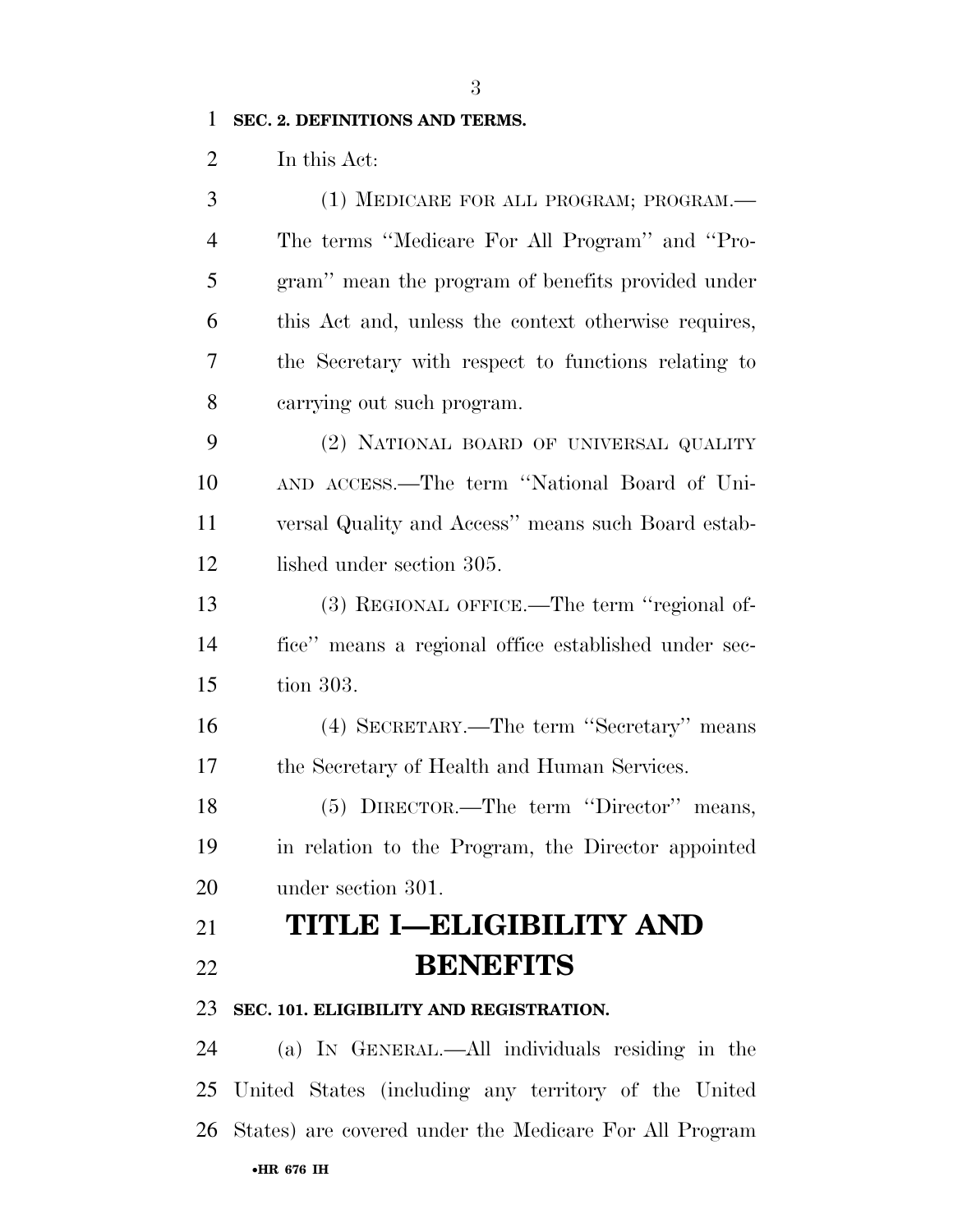entitling them to a universal, best quality standard of care. Each such individual shall receive a card with a unique number in the mail. An individual's Social Security num- ber shall not be used for purposes of registration under this section.

 (b) REGISTRATION.—Individuals and families shall receive a Medicare For All Program Card in the mail, after filling out a Medicare For All Program application form at a health care provider. Such application form shall be no more than 2 pages long.

 (c) PRESUMPTION.—Individuals who present them- selves for covered services from a participating provider shall be presumed to be eligible for benefits under this Act, but shall complete an application for benefits in order to receive a Medicare For All Program Card and have pay-ment made for such benefits.

 (d) RESIDENCY CRITERIA.—The Secretary shall pro- mulgate a rule that provides criteria for determining resi- dency for eligibility purposes under the Medicare For All Program.

 (e) COVERAGE FOR VISITORS.—The Secretary shall promulgate a rule regarding visitors from other countries who seek premeditated non-emergency surgical proce- dures. Such a rule should facilitate the establishment of country-to-country reimbursement arrangements or self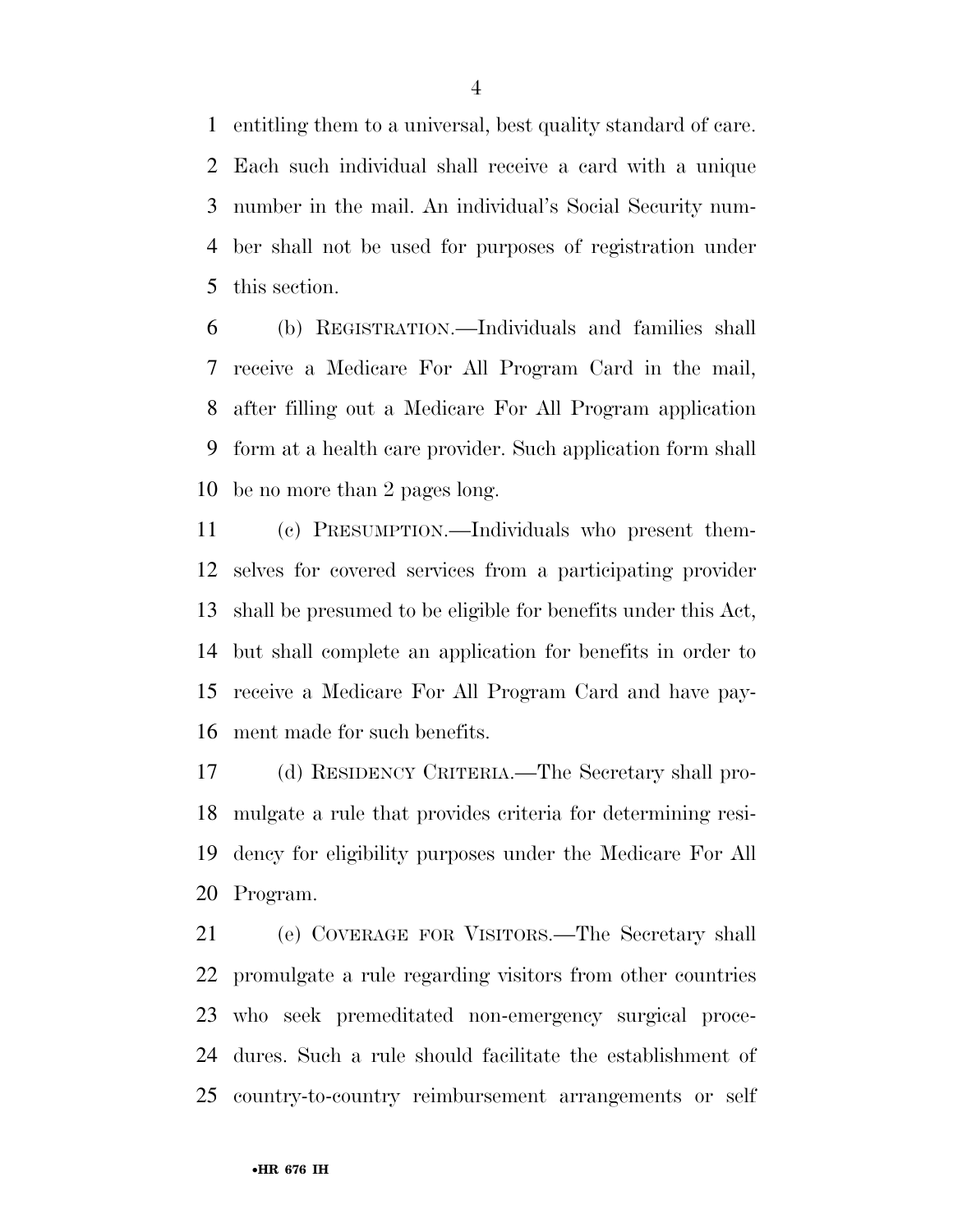### **SEC. 102. BENEFITS AND PORTABILITY.**

 (a) IN GENERAL.—The health care benefits under this Act cover all medically necessary services, including at least the following:

(1) Primary care and prevention.

(2) Approved dietary and nutritional therapies.

- (3) Inpatient care.
- (4) Outpatient care.
- 11 (5) Emergency care.
- (6) Prescription drugs.
- (7) Durable medical equipment.
- (8) Long-term care.
- (9) Palliative care.
- (10) Mental health services.

 (11) The full scope of dental services, services, including periodontics, oral surgery, and endodontics, but not including cosmetic dentistry.

(12) Substance abuse treatment services.

 (13) Chiropractic services, not including elec-22 trical stimulation.

 (14) Basic vision care and vision correction (other than laser vision correction for cosmetic pur-poses).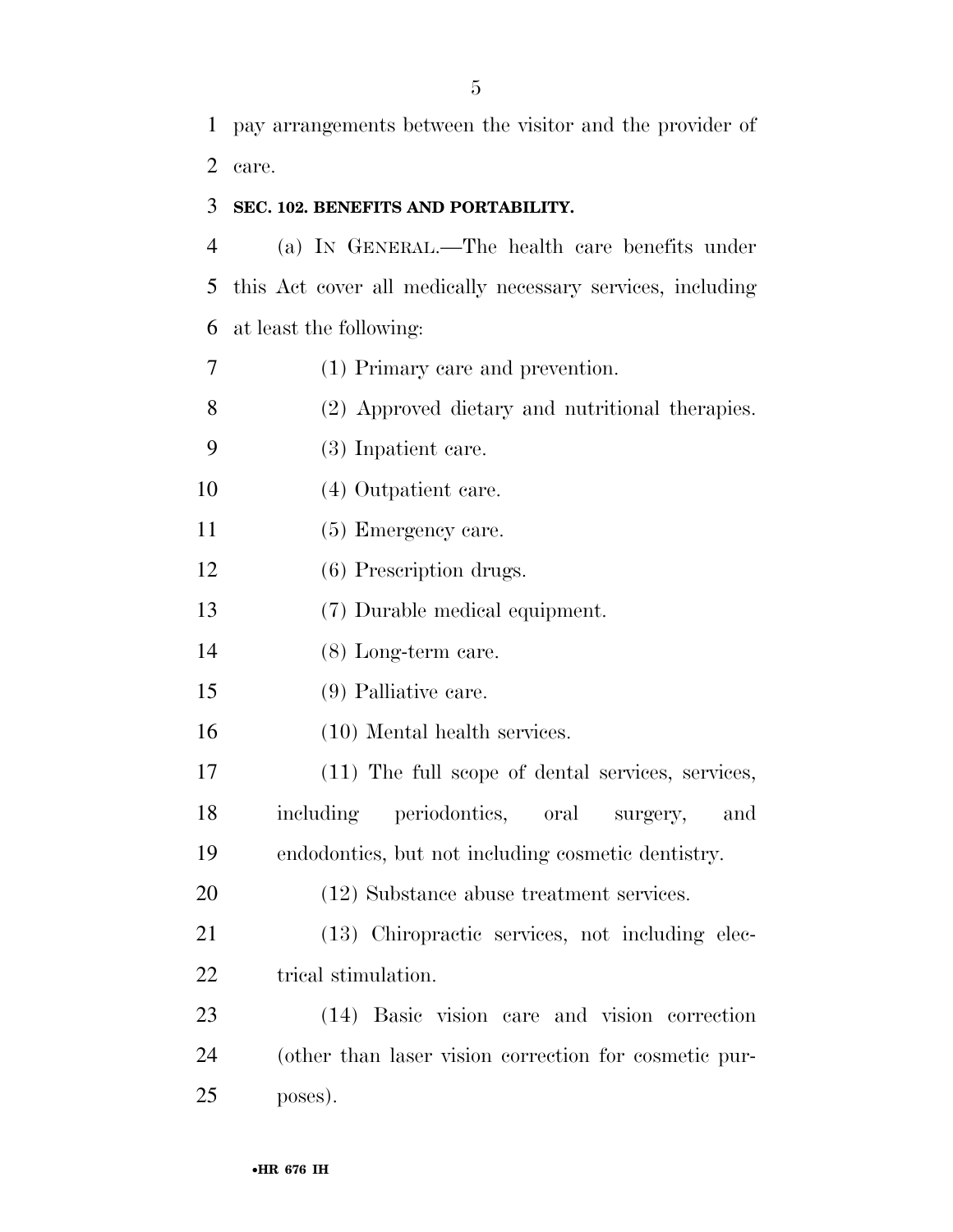(15) Hearing services, including coverage of hearing aids.

(16) Podiatric care.

 (b) PORTABILITY.—Such benefits are available through any licensed health care clinician anywhere in the United States that is legally qualified to provide the bene-fits.

 (c) NO COST-SHARING.—No deductibles, copay- ments, coinsurance, or other cost-sharing shall be imposed with respect to covered benefits.

**SEC. 103. QUALIFICATION OF PARTICIPATING PROVIDERS.** 

 (a) REQUIREMENT TO BE PUBLIC OR NON-PROF-IT.

 (1) IN GENERAL.—No institution may be a par- ticipating provider unless it is a public or not-for- profit institution. Private physicians, private clinics, and private health care providers shall continue to operate as private entities, but are prohibited from being investor owned.

 (2) CONVERSION OF INVESTOR-OWNED PRO- VIDERS.—For-profit providers of care opting to par- ticipate shall be required to convert to not-for-profit status.

 (3) PRIVATE DELIVERY OF CARE REQUIRE-MENT.—For-profit providers of care that convert to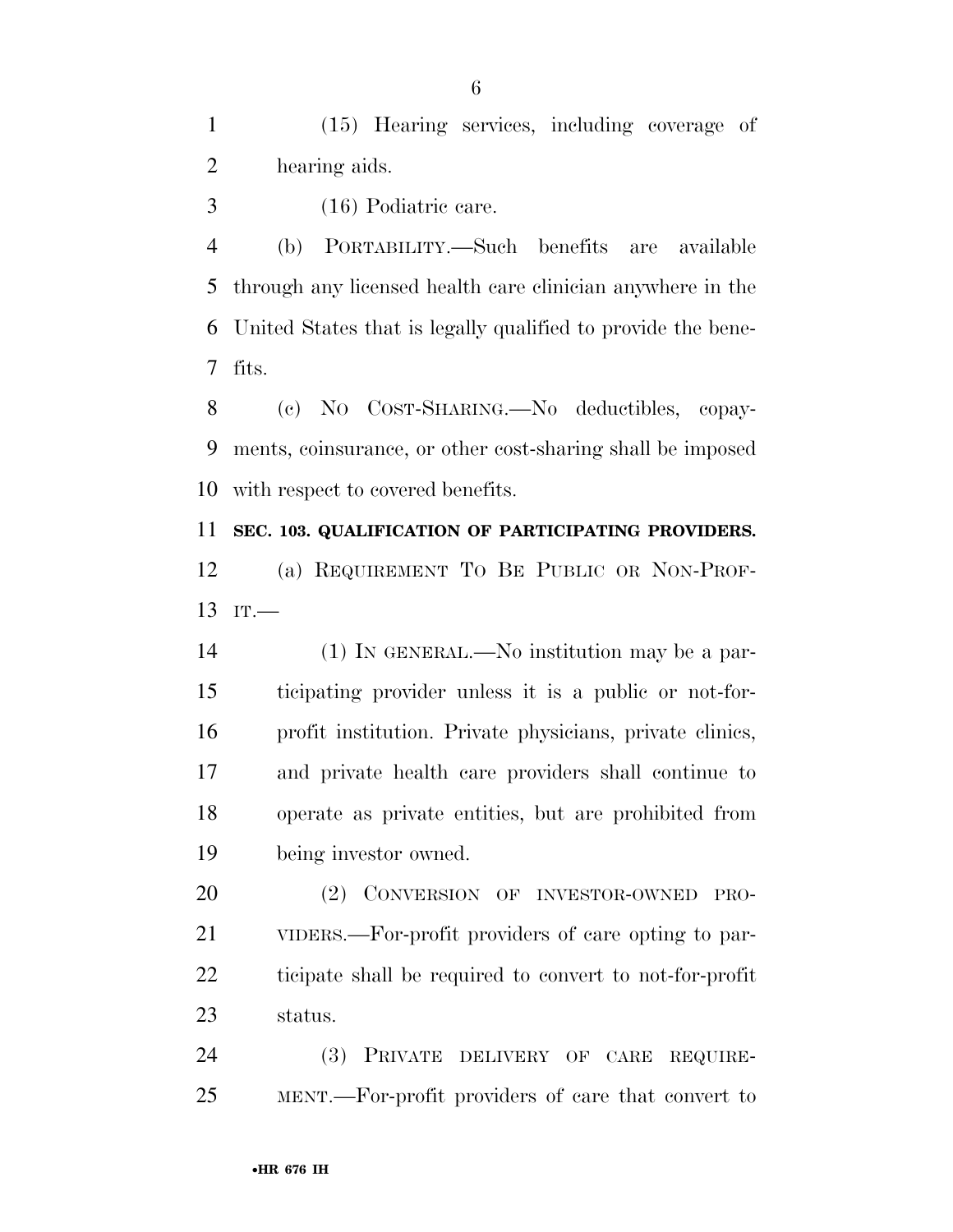non-profit status shall remain privately owned and operated entities.

 (4) COMPENSATION FOR CONVERSION.—The owners of such for-profit providers shall be com- pensated for reasonable financial losses incurred as a result of the conversion from for-profit to non-profit status.

 (5) FUNDING.—There are authorized to be ap- propriated from the Treasury such sums as are nec- essary to compensate investor-owned providers as provided for under paragraph (3).

 (6) REQUIREMENTS.—The payments to owners of converting for-profit providers shall occur during a 15-year period, through the sale of U.S. Treasury Bonds. Payment for conversions under paragraph (3) shall not be made for loss of business profits.

 (7) MECHANISM FOR CONVERSION PROCESS.— The Secretary shall promulgate a rule to provide a mechanism to further the timely, efficient, and fea-sible conversion of for-profit providers of care.

(b) QUALITY STANDARDS.—

 (1) IN GENERAL.—Health care delivery facili- ties must meet State quality and licensing guidelines as a condition of participation under such program,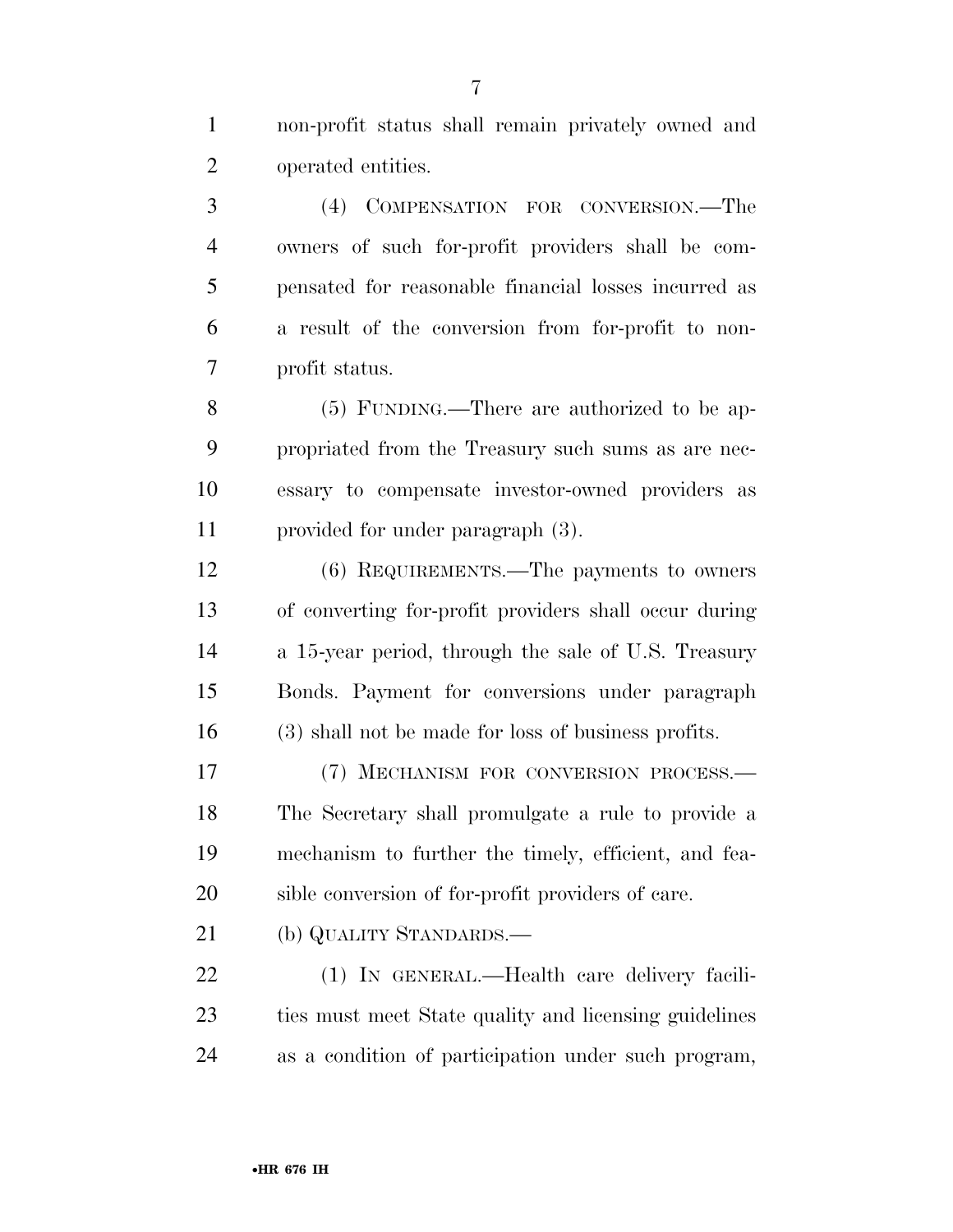including guidelines regarding safe staffing and 2 quality of care.

 (2) LICENSURE REQUIREMENTS.—Participating clinicians must be licensed in their State of practice and meet the quality standards for their area of care. No clinician whose license is under suspension or who is under disciplinary action in any State may be a participating provider.

 (c) PARTICIPATION OF HEALTH MAINTENANCE OR-GANIZATIONS.—

 (1) IN GENERAL.—Non-profit health mainte- nance organizations that deliver care in their own facilities and employ clinicians on a salaried basis may participate in the program and receive global budgets or capitation payments as specified in sec-tion 202.

 (2) EXCLUSION OF CERTAIN HEALTH MAINTE- NANCE ORGANIZATIONS.—Other health maintenance organizations which principally contract to pay for services delivered by non-employees shall be classi- fied as insurance plans. Such organizations shall not be participating providers, and are subject to the regulations promulgated by reason of section 104(a) (relating to prohibition against duplicating cov-erage).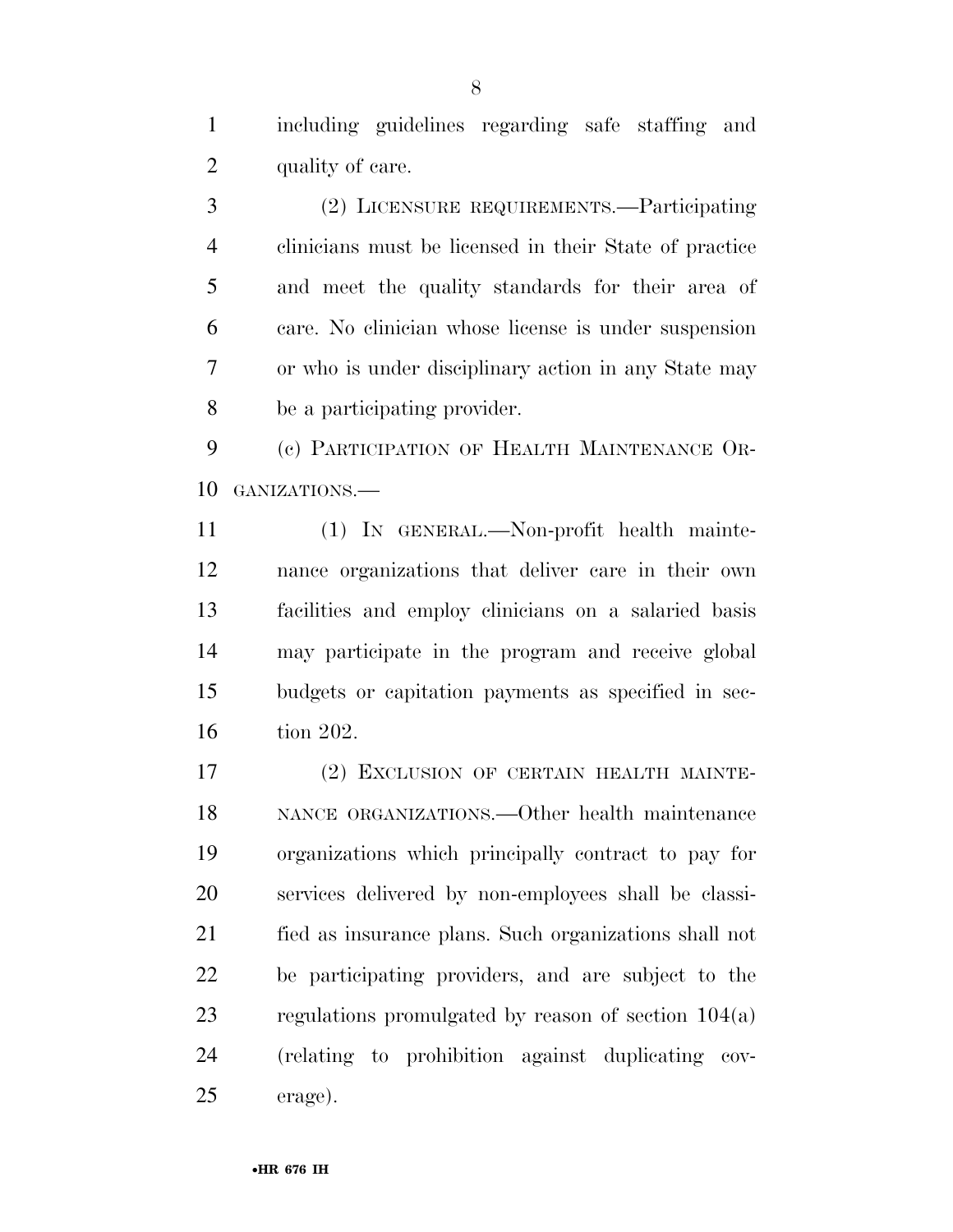(d) FREEDOM OF CHOICE.—Patients shall have free choice of participating physicians and other clinicians, hospitals, and inpatient care facilities.

### **SEC. 104. PROHIBITION AGAINST DUPLICATING COVERAGE.**

 (a) IN GENERAL.—It is unlawful for a private health insurer to sell health insurance coverage that duplicates the benefits provided under this Act.

 (b) CONSTRUCTION.—Nothing in this Act shall be construed as prohibiting the sale of health insurance cov- erage for any additional benefits not covered by this Act, such as for cosmetic surgery or other services and items that are not medically necessary.

# **TITLE II—FINANCES Subtitle A—Budgeting and Payments**

### **SEC. 201. BUDGETING PROCESS.**

 (a) ESTABLISHMENT OF OPERATING BUDGET AND CAPITAL EXPENDITURES BUDGET.—

 (1) IN GENERAL.—To carry out this Act there are established on an annual basis consistent with this title—

 (A) an operating budget, including amounts for optimal physician, nurse, and other health care professional staffing;

(B) a capital expenditures budget;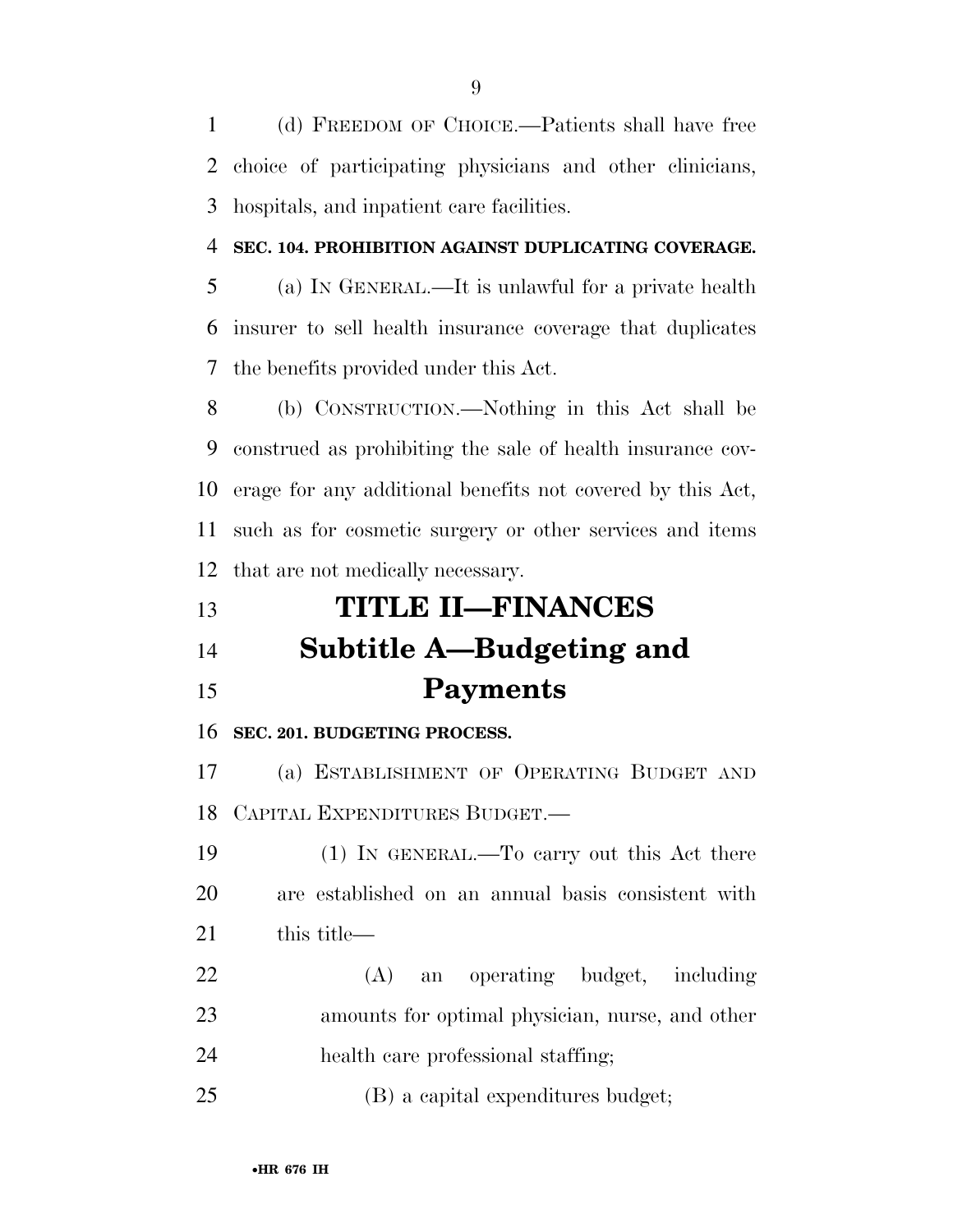| $\mathbf{1}$   | (C) reimbursement levels for providers con-             |
|----------------|---------------------------------------------------------|
| $\overline{2}$ | sistent with subtitle B; and                            |
| 3              | (D) a health professional education budget,             |
| $\overline{4}$ | including amounts for the continued funding of          |
| 5              | resident physician training programs.                   |
| 6              | REGIONAL ALLOCATION.—After Congress<br>(2)              |
| $\overline{7}$ | appropriates amounts for the annual budget for the      |
| 8              | Medicare For All Program, the Director shall pro-       |
| 9              | vide the regional offices with an annual funding al-    |
| 10             | lotment to cover the costs of each region's expendi-    |
| 11             | tures. Such allotment shall cover global budgets, re-   |
| 12             | imbursements to clinicians, health professional edu-    |
| 13             | cation, and capital expenditures. Regional offices      |
| 14             | may receive additional funds from the national pro-     |
| 15             | gram at the discretion of the Director.                 |
| 16             | (b) OPERATING BUDGET.—The operating budget              |
| 17             | shall be used for—                                      |
| 18             | (1) payment for services rendered by physicians         |
| 19             | and other clinicians;                                   |
| 20             | (2) global budgets for institutional providers;         |
| 21             | (3) capitation payments for capitated groups;           |
| 22             | and                                                     |
| 23             | (4) administration of the Program.                      |
| 24             | (c) CAPITAL EXPENDITURES BUDGET.—The capital            |
| 25             | expenditures budget shall be used for funds needed for— |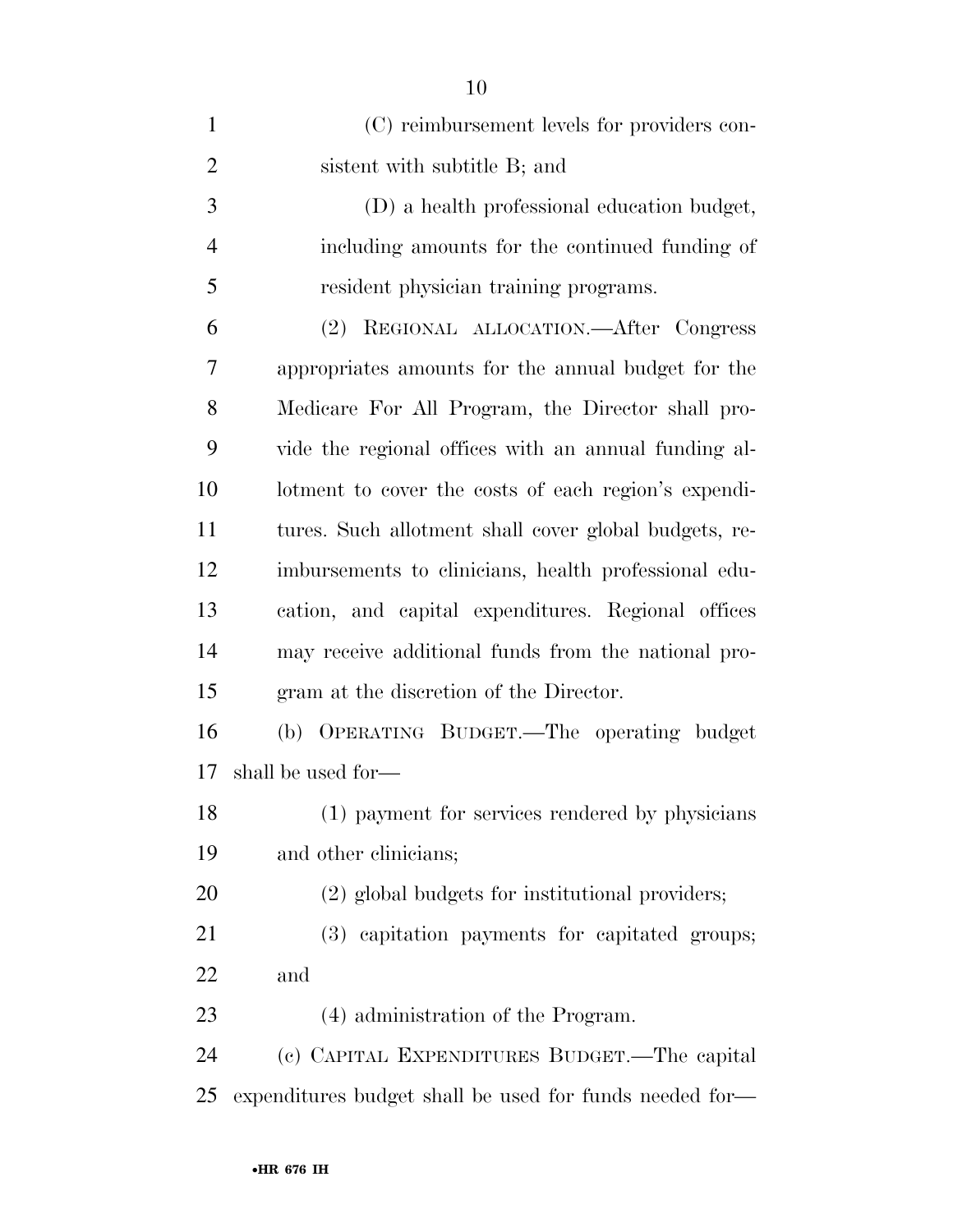| $\mathbf{1}$   | (1) the construction or renovation of health fa-        |
|----------------|---------------------------------------------------------|
| $\overline{2}$ | cilities; and                                           |
| 3              | $(2)$ for major equipment purchases.                    |
| $\overline{4}$ | (d) PROHIBITION AGAINST CO-MINGLING OPER-               |
| 5              | ATIONS AND CAPITAL IMPROVEMENT FUNDS.—It is pro-        |
| 6              | hibited to use funds under this Act that are earmarked— |
| 7              | (1) for operations for capital expenditures; or         |
| 8              | (2) for capital expenditures for operations.            |
| 9              | SEC. 202. PAYMENT OF PROVIDERS AND HEALTH CARE CLI-     |
| 10             | NICIANS.                                                |
| 11             | (a) ESTABLISHING GLOBAL BUDGETS; MONTHLY                |
| 12             | LUMP SUM.-                                              |
| 13             | (1) IN GENERAL.—The Medicare For All Pro-               |
| 14             | gram, through its regional offices, shall pay each in-  |
| 15             | stitutional provider of care, including hospitals,      |
| 16             | nursing homes, community or migrant health cen-         |
| 17             | ters, home care agencies, or other institutional pro-   |
| 18             | viders or pre-paid group practices, a monthly lump      |
| 19             | sum to cover all operating expenses under a global      |
| 20             |                                                         |
|                | budget.                                                 |
| 21             | (2) ESTABLISHMENT OF GLOBAL BUDGETS.-                   |
| 22             | The global budget of a provider shall be set through    |
| 23             | negotiations between providers, State directors, and    |

the Director. The budget shall be negotiated annu-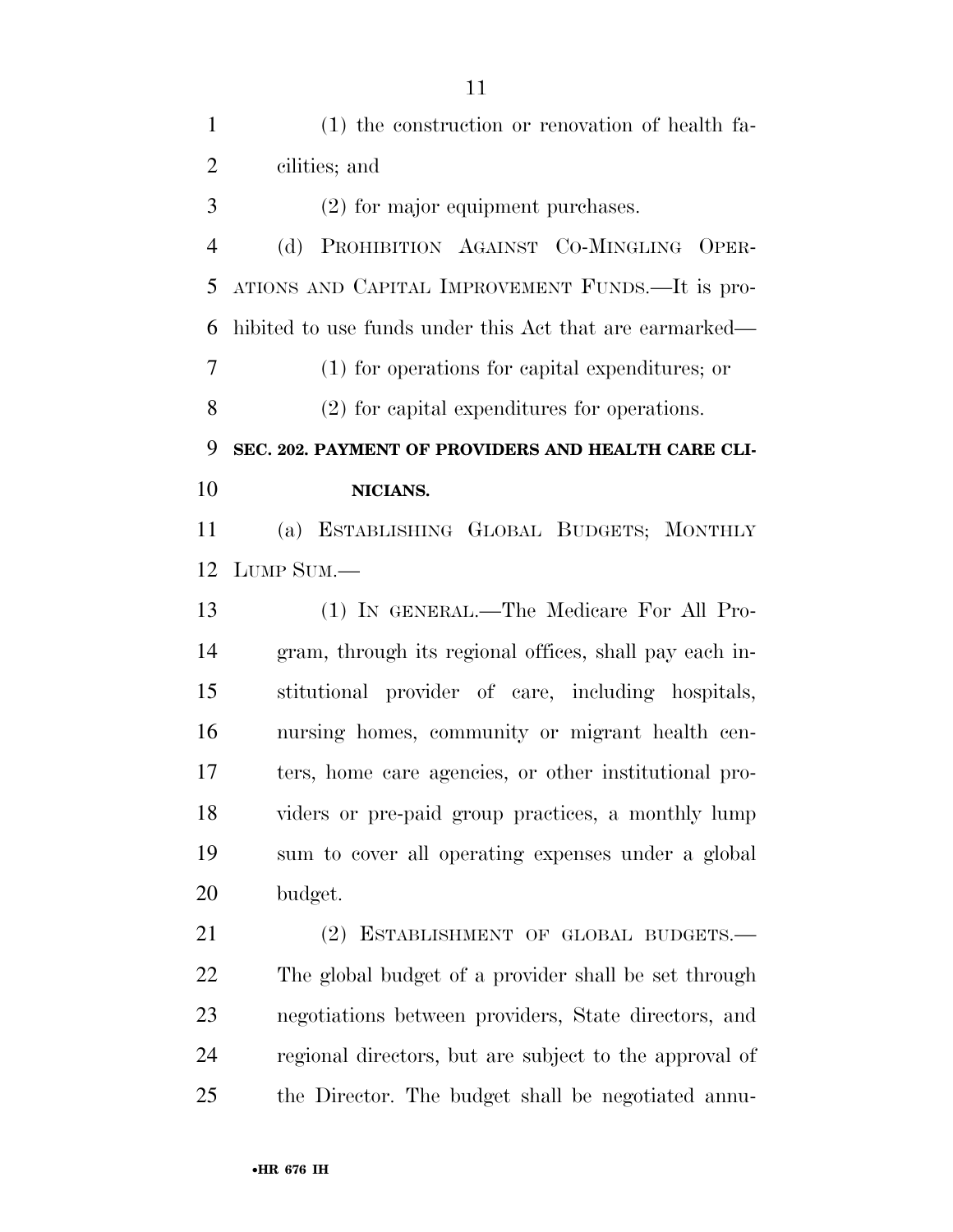| $\mathbf{1}$   | ally, based on past expenditures, projected changes     |
|----------------|---------------------------------------------------------|
| $\overline{2}$ | in levels of services, wages and input, costs, a pro-   |
| 3              | vider's maximum capacity to provide care, and pro-      |
| $\overline{4}$ | posed new and innovative programs.                      |
| 5              | (b) THREE PAYMENT OPTIONS FOR PHYSICIANS AND            |
| 6              | CERTAIN OTHER HEALTH PROFESSIONALS.-                    |
| $\overline{7}$ | (1) IN GENERAL.—The Program shall pay phy-              |
| 8              | sicians, dentists, doctors of osteopathy, pharmacists,  |
| 9              | psychologists, chiropractors, doctors of optometry,     |
| 10             | nurse practitioners, nurse midwives, physicians' as-    |
| 11             | sistants, and other advanced practice clinicians as li- |
| 12             | censed and regulated by the States by the following     |
| 13             | payment methods:                                        |
| 14             | (A) Fee for service payment under para-                 |
| 15             | graph(2).                                               |
| 16             | (B) Salaried positions in institutions re-              |
| 17             | ceiving global budgets under paragraph (3).             |
| 18             | (C) Salaried positions within group prac-               |
| 19             | tices or non-profit health maintenance organiza-        |
| 20             | tions receiving capitation payments under para-         |
| 21             | $graph(4)$ .                                            |
| 22             | $(2)$ FEE FOR SERVICE.—                                 |
| 23             | (A) IN GENERAL.—The Program shall ne-                   |
| 24             | gotiate a simplified fee schedule that is fair and      |
| 25             | optimal with representatives of physicians and          |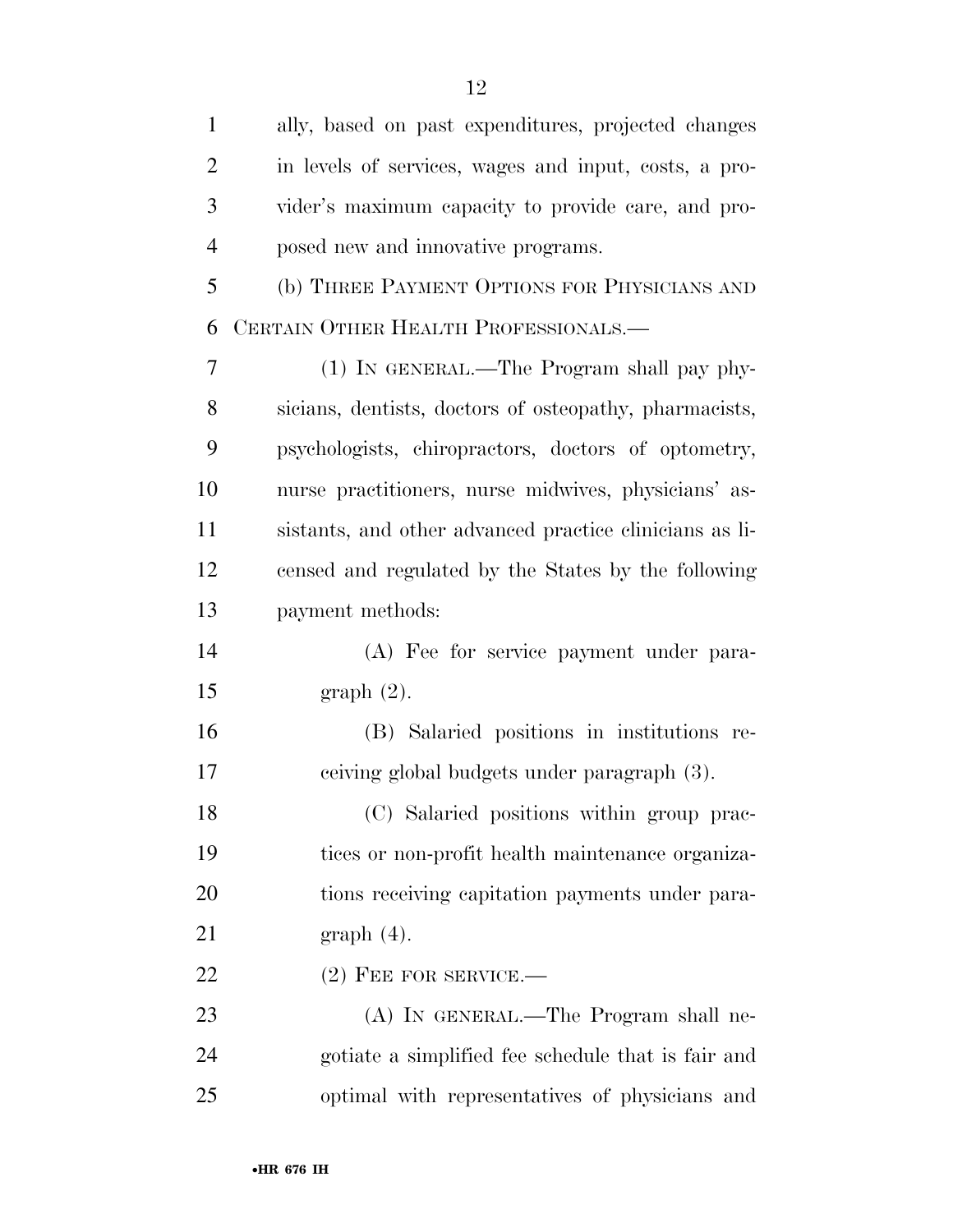| $\mathbf{1}$   | other clinicians, after close consultation with     |
|----------------|-----------------------------------------------------|
| $\overline{2}$ | the National Board of Universal Quality and         |
| 3              | Access and regional and State directors. Ini-       |
| $\overline{4}$ | tially, the current prevailing fees or reimburse-   |
| 5              | ment would be the basis for the fee negotiation     |
| 6              | for all professional services covered under this    |
| 7              | Act.                                                |
| 8              | (B) CONSIDERATIONS.—In establishing                 |
| 9              | such schedule, the Director shall take into con-    |
| 10             | sideration the following:                           |
| 11             | (i) The need for a uniform national                 |
| 12             | standard.                                           |
| 13             | (ii) The goal of ensuring that physi-               |
| 14             | cians, clinicians, pharmacists, and other           |
| 15             | medical professionals be compensated at a           |
| 16             | rate which reflects their expertise and the         |
| 17             | value of their services, regardless of geo-         |
| 18             | graphic region and past fee schedules.              |
| 19             | (C) STATE PHYSICIAN PRACTICE REVIEW                 |
| 20             | BOARDS.—The State director for each State, in       |
| 21             | consultation with representatives of the physi-     |
| 22             | cian community of that State, shall establish       |
| 23             | and appoint a physician practice review board       |
| 24             | to assure quality, cost effectiveness, and fair re- |
| 25             | imbursements for physician delivered services.      |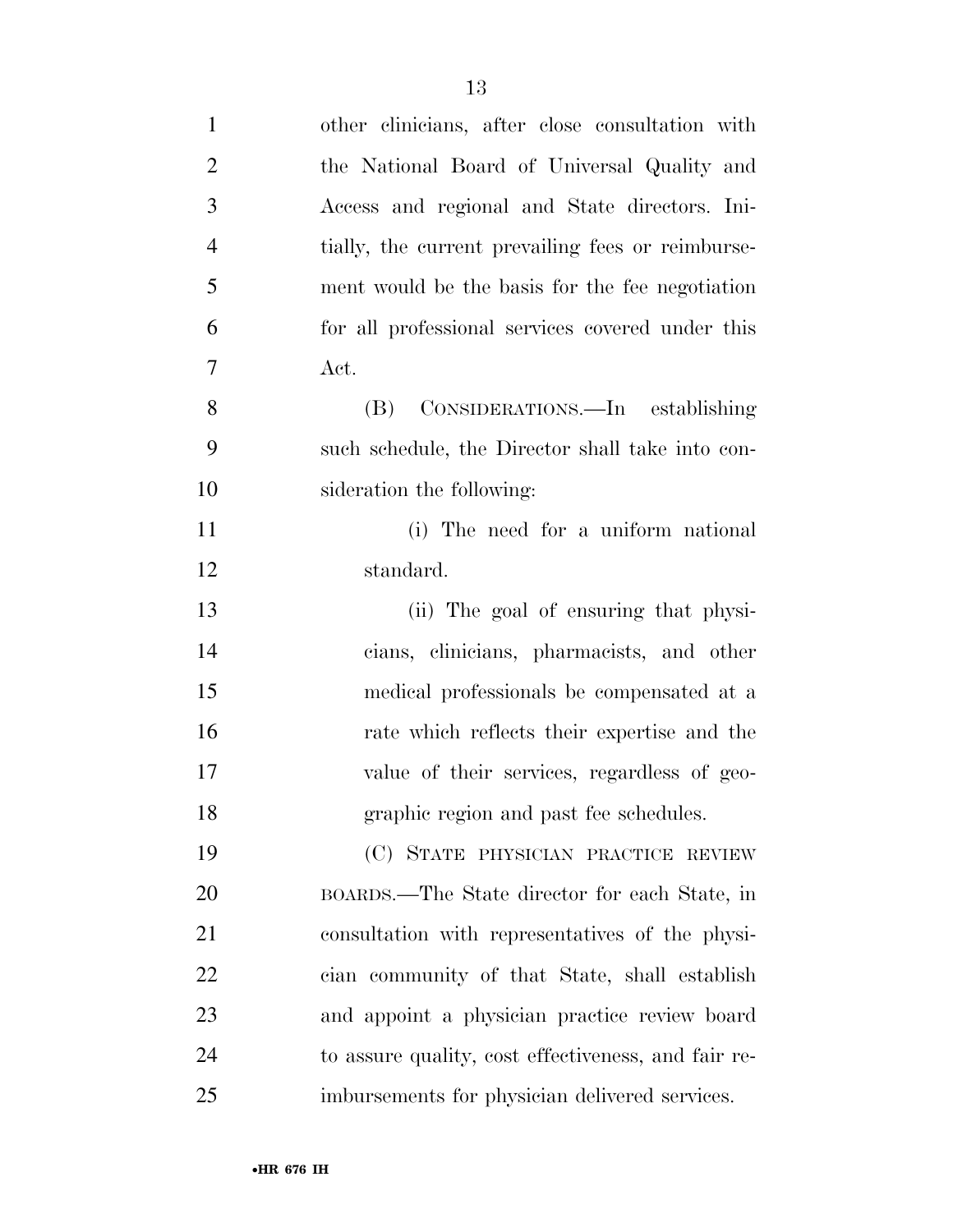| $\mathbf{1}$   | (D) FINAL GUIDELINES.—The Director               |
|----------------|--------------------------------------------------|
| $\overline{2}$ | shall be responsible for promulgating final      |
| 3              | guidelines to all providers.                     |
| $\overline{4}$ | (E) BILLING.—Under this Act physicians           |
| 5              | shall submit bills to the regional director on a |
| 6              | simple form, or via computer. Interest shall be  |
| $\overline{7}$ | paid to providers who are not reimbursed within  |
| 8              | 30 days of submission.                           |
| 9              | (F) NO BALANCE BILLING.—Licensed                 |
| 10             | health care clinicians who accept any payment    |
| 11             | from the Medicare For All Program may not        |
| 12             | bill any patient for any covered service.        |
| 13             | (G) UNIFORM COMPUTER ELECTRONIC                  |
| 14             | BILLING SYSTEM.—The Director shall create a      |
| 15             | uniform computerized electronic billing system,  |
| 16             | including those areas of the United States       |
| 17             | where electronic billing is not yet established. |
| 18             | (3) SALARIES WITHIN INSTITUTIONS RECEIVING       |
| 19             | GLOBAL BUDGETS.-                                 |
| 20             | $(A)$ In GENERAL.—In the case of an insti-       |
| 21             | tution, such as a hospital, health center, group |
| 22             | practice, community and migrant health center,   |
| 23             | or a home care agency that elects to be paid a   |
| 24             | monthly global budget for the delivery of health |
| 25             | care as well as for education and prevention     |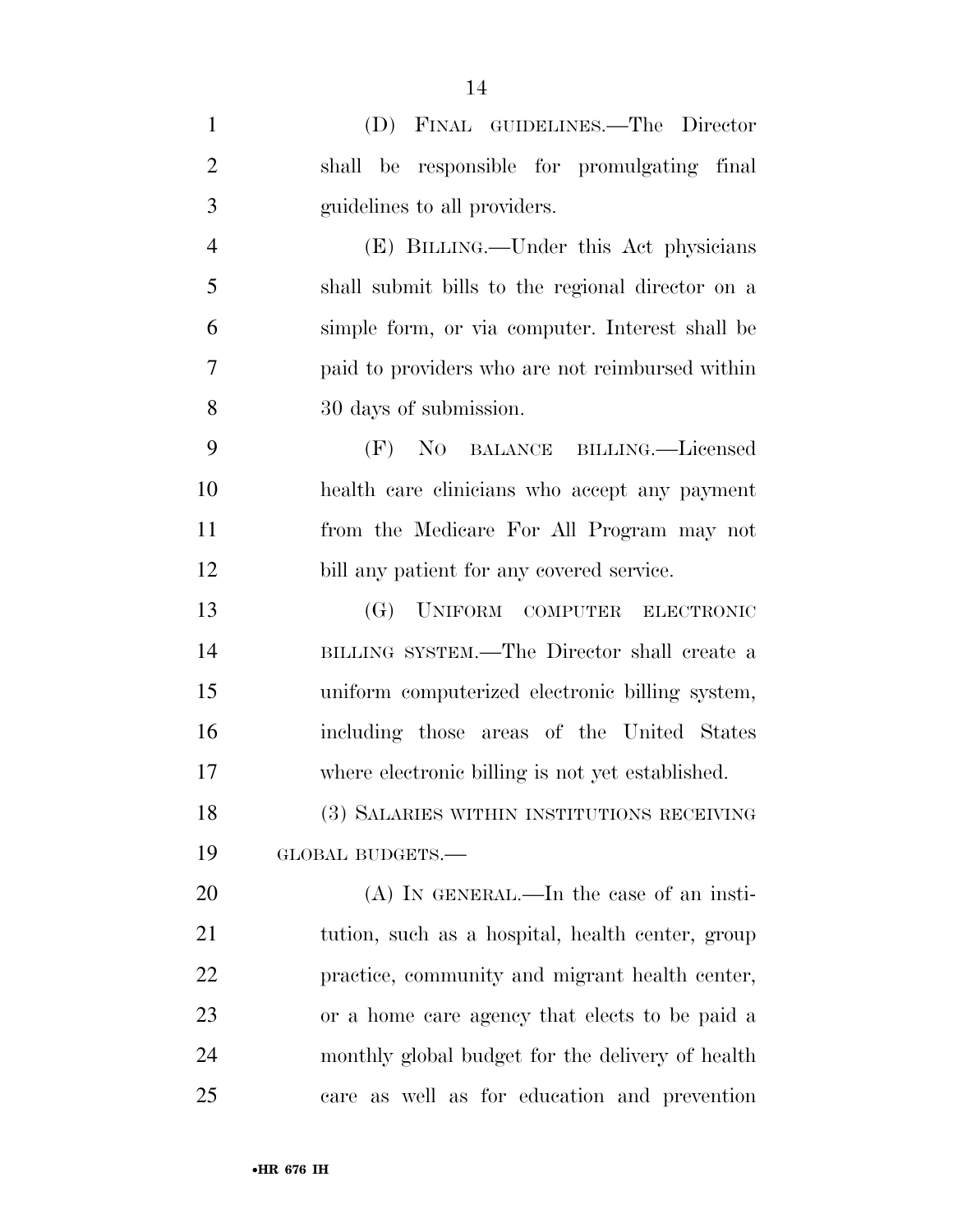programs, physicians and other clinicians em- ployed by such institutions shall be reimbursed through a salary included as part of such a budget.

 (B) SALARY RANGES.—Salary ranges for health care providers shall be determined in the same way as fee schedules under paragraph (2). (4) SALARIES WITHIN CAPITATED GROUPS.—

 (A) IN GENERAL.—Health maintenance or- ganizations, group practices, and other institu- tions may elect to be paid capitation payments to cover all outpatient, physician, and medical home care provided to individuals enrolled to receive benefits through the organization or en-tity.

 (B) SCOPE.—Such capitation may include the costs of services of licensed physicians and other licensed, independent practitioners pro- vided to inpatients. Other costs of inpatient and institutional care shall be excluded from capita-21 tion payments, and shall be covered under insti-22 tutions' global budgets.

23 (C) PROHIBITION OF SELECTIVE ENROLL- MENT.—Patients shall be permitted to enroll or disenroll from such organizations or entities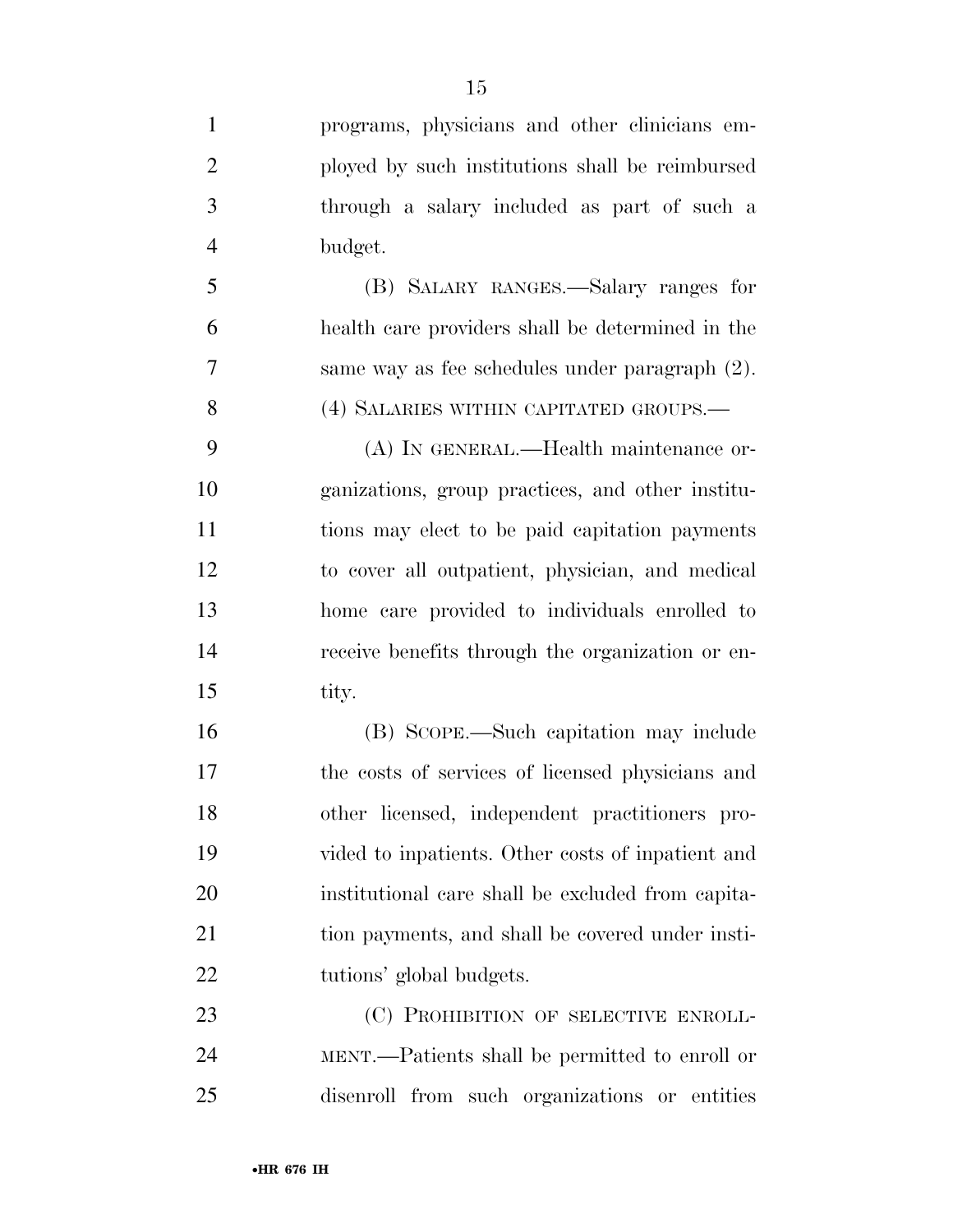| $\mathbf{1}$   | without discrimination and with appropriate no-             |
|----------------|-------------------------------------------------------------|
| 2              | tice.                                                       |
| 3              | (D) HEALTH MAINTENANCE ORGANIZA-                            |
| $\overline{4}$ | TIONS.—Under this Act—                                      |
| 5              | (i) health maintenance organizations                        |
| 6              | shall be required to reimburse physicians                   |
| $\overline{7}$ | based on a salary; and                                      |
| 8              | (ii) financial incentives between such                      |
| 9              | organizations and physicians based on uti-                  |
| 10             | lization are prohibited.                                    |
| 11             | SEC. 203. PAYMENT FOR LONG-TERM CARE.                       |
| 12             | (a) ALLOTMENT FOR REGIONS.—The Program shall                |
|                | 12 provide for each megian a single bridgetown elletward to |

 provide for each region a single budgetary allotment to cover a full array of long-term care services under this Act.

 (b) REGIONAL BUDGETS.—Each region shall provide a global budget to local long-term care providers for the full range of needed services, including in-home, nursing home, and community based care.

 (c) BASIS FOR BUDGETS.—Budgets for long-term care services under this section shall be based on past ex- penditures, financial and clinical performance, utilization, and projected changes in service, wages, and other related factors.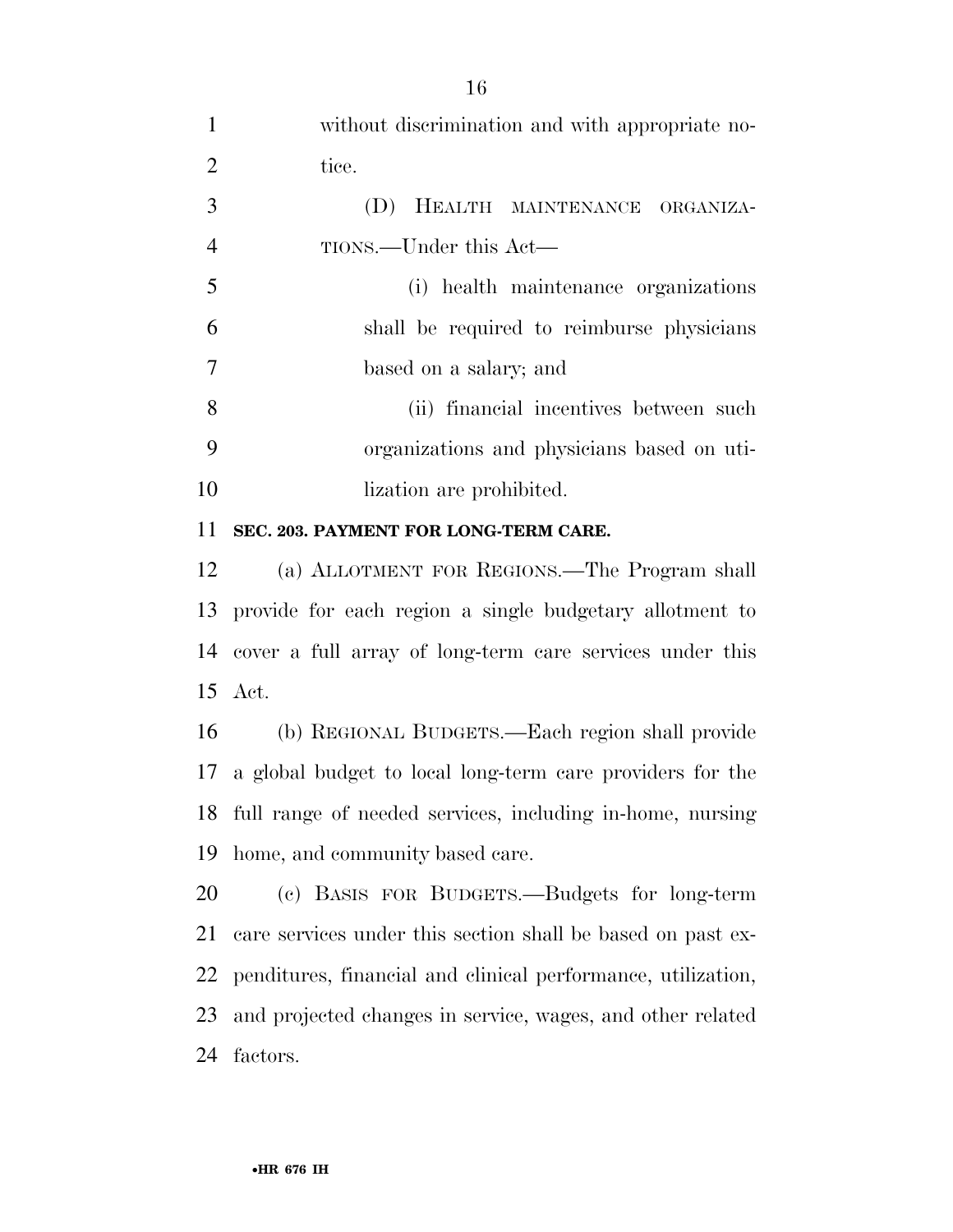(d) FAVORING NON-INSTITUTIONAL CARE.—All ef- forts shall be made under this Act to provide long-term care in a home- or community-based setting, as opposed to institutional care.

### **SEC. 204. MENTAL HEALTH SERVICES.**

 (a) IN GENERAL.—The Program shall provide cov- erage for all medically necessary mental health care on the same basis as the coverage for other conditions. Li- censed mental health clinicians shall be paid in the same manner as specified for other health professionals, as pro-vided for in section 202(b).

 (b) FAVORING COMMUNITY-BASED CARE.—The Medicare For All Program shall cover supportive resi- dences, occupational therapy, and ongoing mental health and counseling services outside the hospital for patients with serious mental illness. In all cases the highest quality and most effective care shall be delivered, and, for some individuals, this may mean institutional care.

# **SEC. 205. PAYMENT FOR PRESCRIPTION MEDICATIONS, MEDICAL SUPPLIES, AND MEDICALLY NEC-ESSARY ASSISTIVE EQUIPMENT.**

 (a) NEGOTIATED PRICES.—The prices to be paid each year under this Act for covered pharmaceuticals, medical supplies, and medically necessary assistive equip-ment shall be negotiated annually by the Program.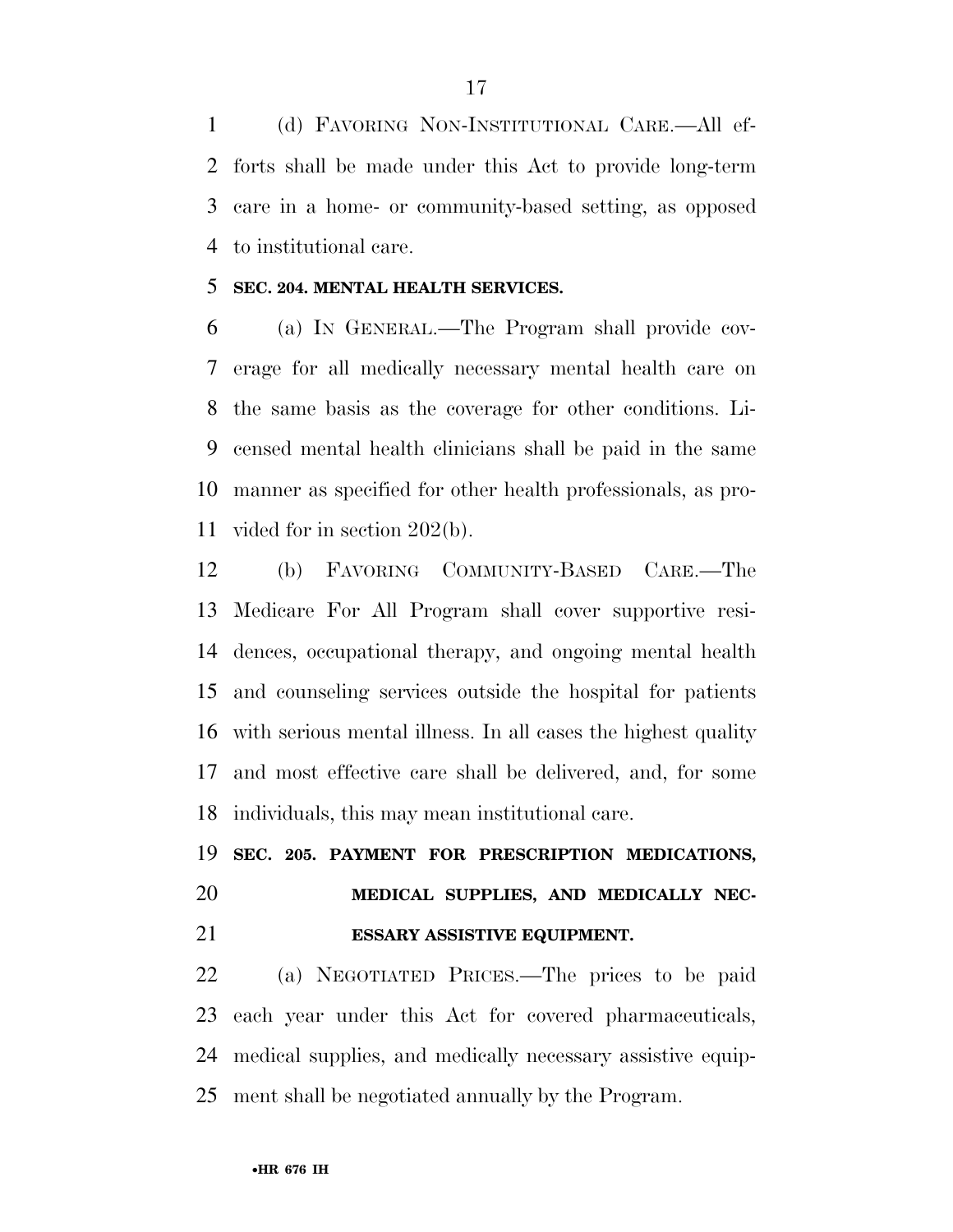|  | (b) PRESCRIPTION DRUG FORMULARY.— |
|--|-----------------------------------|
|--|-----------------------------------|

 (1) IN GENERAL.—The Program shall establish a prescription drug formulary system, which shall encourage best-practices in prescribing and discour- age the use of ineffective, dangerous, or excessively costly medications when better alternatives are avail-able.

 (2) PROMOTION OF USE OF GENERICS.—The formulary shall promote the use of generic medica- tions but allow the use of brand-name and off-for-mulary medications.

 (3) FORMULARY UPDATES AND PETITION RIGHTS.—The formulary shall be updated frequently and clinicians and patients may petition their region or the Director to add new pharmaceuticals or to re- move ineffective or dangerous medications from the formulary.

**SEC. 206. CONSULTATION IN ESTABLISHING REIMBURSE-**

**MENT LEVELS.** 

 Reimbursement levels under this subtitle shall be set after close consultation with regional and State Directors and after the annual meeting of National Board of Uni-versal Quality and Access.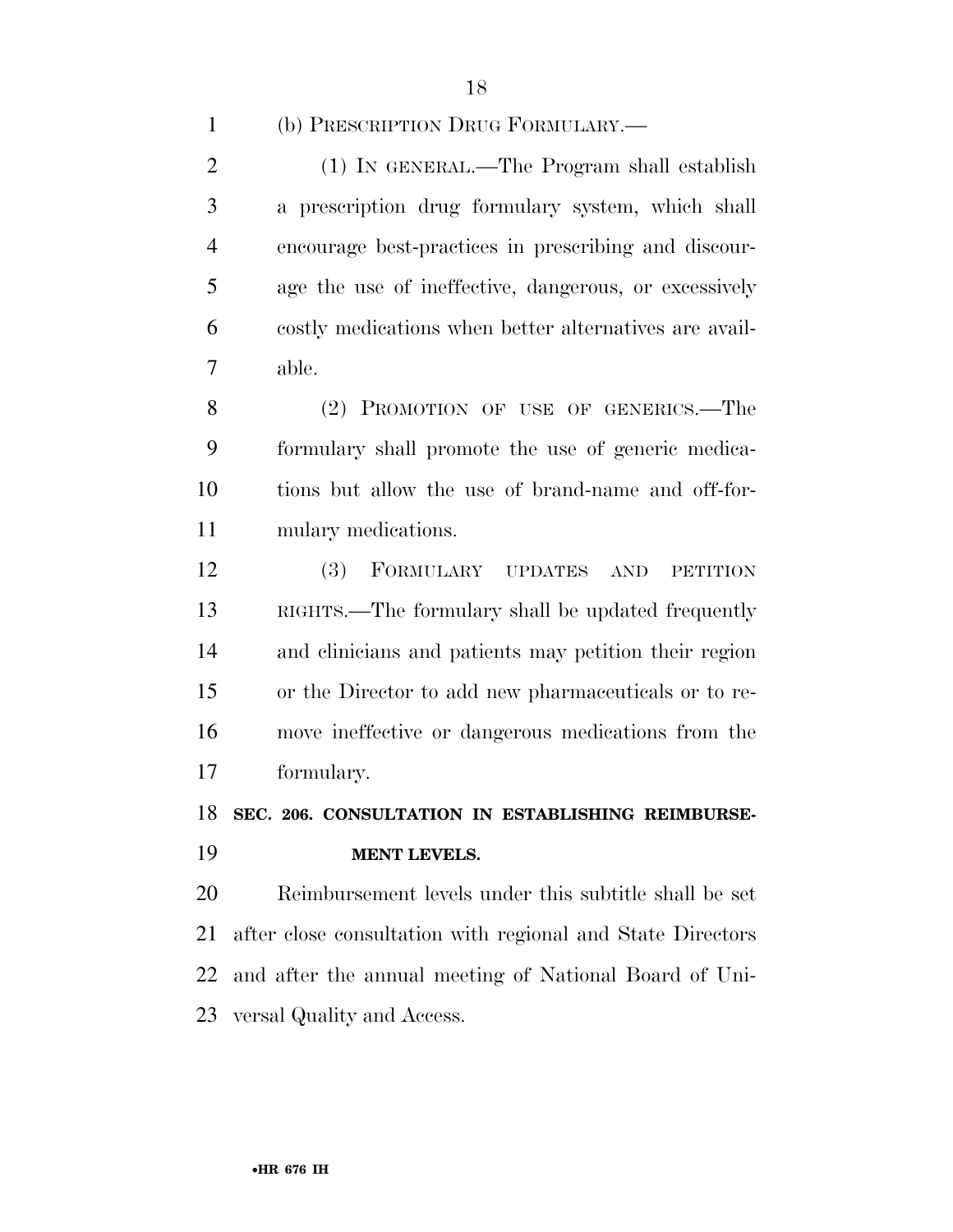| $\mathbf{1}$   | <b>Subtitle B—Funding</b>                                |
|----------------|----------------------------------------------------------|
| 2              | SEC. 211. OVERVIEW: FUNDING THE MEDICARE FOR ALL         |
| 3              | PROGRAM.                                                 |
| $\overline{4}$ | (a) IN GENERAL.—The Medicare For All Program             |
| 5              | is to be funded as provided in subsection $(c)(1)$ .     |
| 6              | (b) MEDICARE FOR ALL TRUST FUND.—There shall             |
| 7              | be established a Medicare For All Trust Fund in which    |
| 8              | funds provided under this section are deposited and from |
| 9              | which expenditures under this Act are made.              |
| 10             | $(e)$ FUNDING.—                                          |
| 11             | (1) IN GENERAL.—There are appropriated to                |
| 12             | the Medicare For All Trust Fund amounts sufficient       |
| 13             | to carry out this Act from the following sources:        |
| 14             | (A) Existing sources of Federal Govern-                  |
| 15             | ment revenues for health care.                           |
| 16             | (B) Increasing personal income taxes on                  |
| 17             | the top 5 percent income earners.                        |
| 18             | (C) Instituting a modest and progressive                 |
| 19             | excise tax on payroll and self-employment in-            |
| 20             | come.                                                    |
| 21             | (D) Instituting a modest tax on unearned                 |
| 22             | income.                                                  |
| 23             | (E) Instituting a small tax on stock and                 |
| 24             | bond transactions.                                       |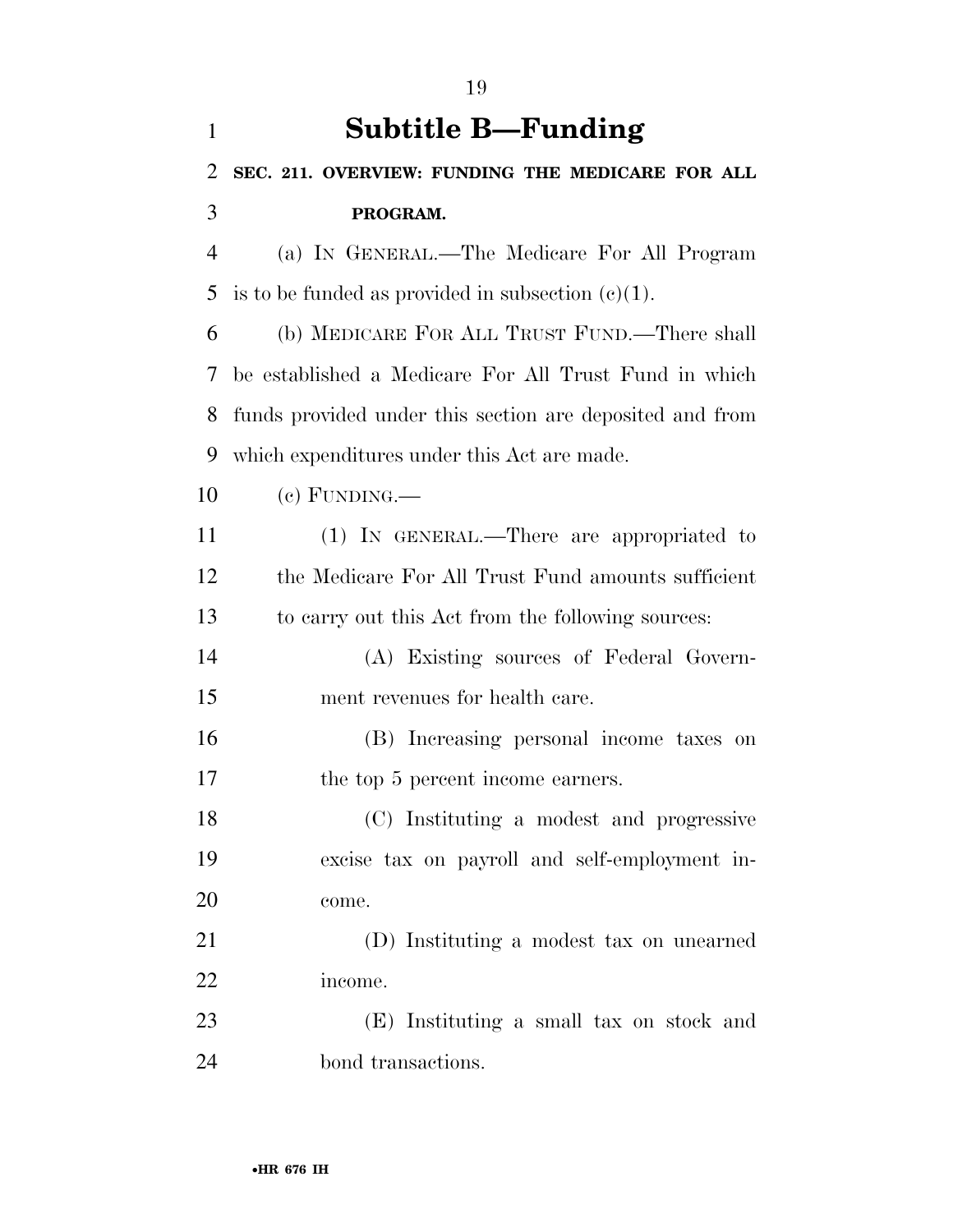| $\mathbf{1}$   | (2) SYSTEM SAVINGS AS A SOURCE OF FINANC-                    |
|----------------|--------------------------------------------------------------|
| $\overline{2}$ | ING.—Funding otherwise required for the Program              |
| 3              | is reduced as a result of—                                   |
| $\overline{4}$ | (A) vastly reducing paperwork;                               |
| 5              | (B) requiring a rational bulk procurement                    |
| 6              | of medications under section $205(a)$ ; and                  |
| 7              | (C) improved access to preventive health                     |
| 8              | care.                                                        |
| 9              | (3) ADDITIONAL ANNUAL APPROPRIATIONS TO                      |
| 10             | MEDICARE FOR ALL PROGRAM.—Additional sums are                |
| 11             | authorized to be appropriated annually as needed to          |
| 12             | maintain maximum quality, efficiency, and access             |
|                |                                                              |
|                | under the Program.                                           |
|                | SEC. 212. APPROPRIATIONS FOR EXISTING PROGRAMS.              |
| 13<br>14<br>15 | Notwithstanding any other provision of law, there are        |
| 16             | hereby transferred and appropriated to carry out this Act,   |
| 17             | amounts from the Treasury equivalent to the amounts the      |
|                | 18 Secretary estimates would have been appropriated and ex-  |
|                | 19 pended for Federal public health care programs, including |
| 20             | funds that would have been appropriated under the Medi-      |
| 21             | care program under title XVIII of the Social Security Act,   |
| 22             | under the Medicaid program under title XIX of such Act,      |
| 23             | and under the Children's Health Insurance Program            |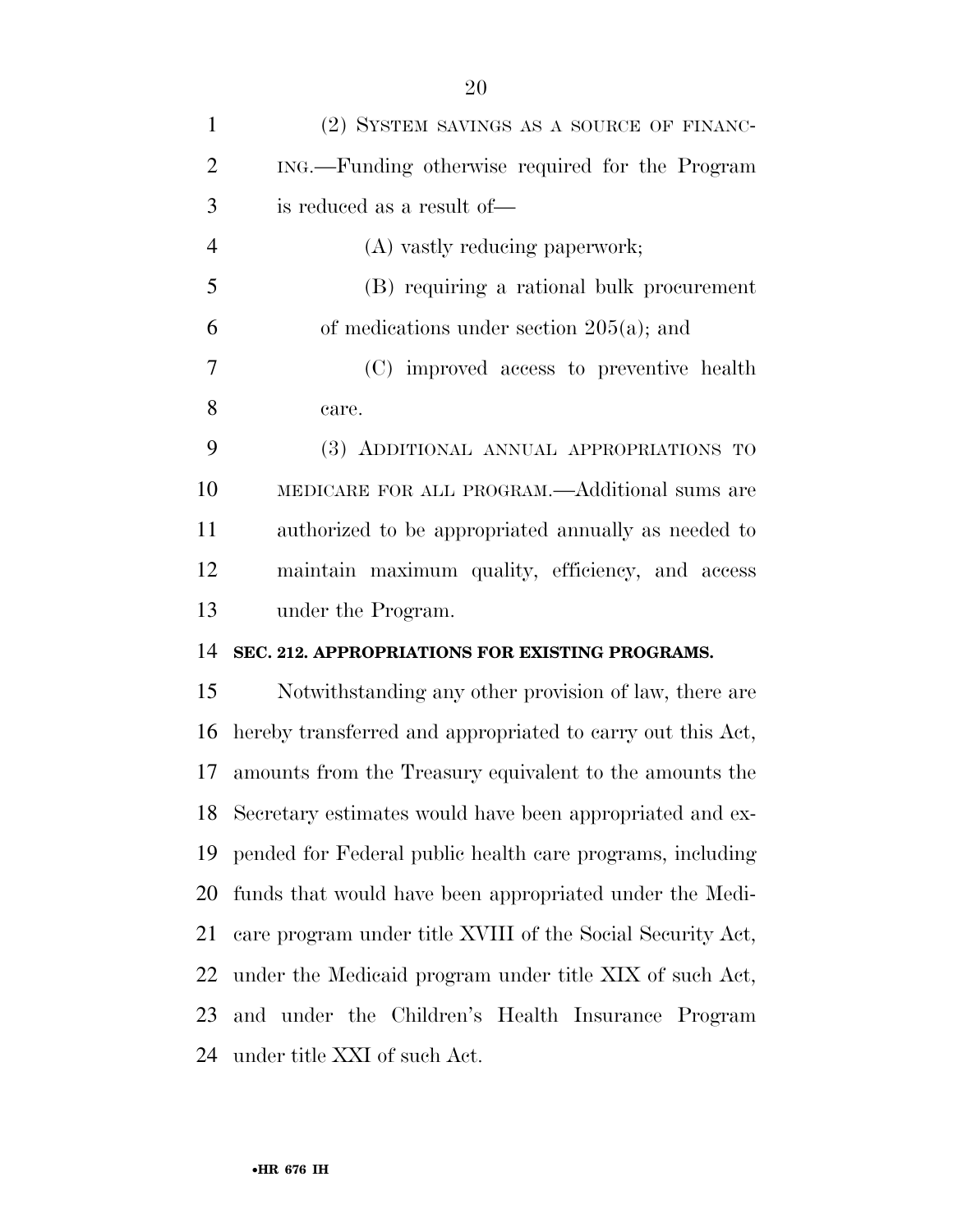# **TITLE III—ADMINISTRATION SEC. 301. PUBLIC ADMINISTRATION; APPOINTMENT OF DI-RECTOR.**

 (a) IN GENERAL.—Except as otherwise specifically provided, this Act shall be administered by the Secretary through a Director appointed by the Secretary.

 (b) LONG-TERM CARE.—The Director shall appoint a director for long-term care who shall be responsible for administration of this Act and ensuring the availability and accessibility of high quality long-term care services. (c) MENTAL HEALTH.—The Director shall appoint a director for mental health who shall be responsible for ad-ministration of this Act and ensuring the availability and

## accessibility of high quality mental health services.

## **SEC. 302. OFFICE OF QUALITY CONTROL.**

 The Director shall appoint a director for an Office of Quality Control. Such director shall, after consultation with state and regional directors, provide annual rec- ommendations to Congress, the President, the Secretary, and other Program officials on how to ensure the highest quality health care service delivery. The director of the Of- fice of Quality Control shall conduct an annual review on the adequacy of medically necessary services, and shall make recommendations of any proposed changes to the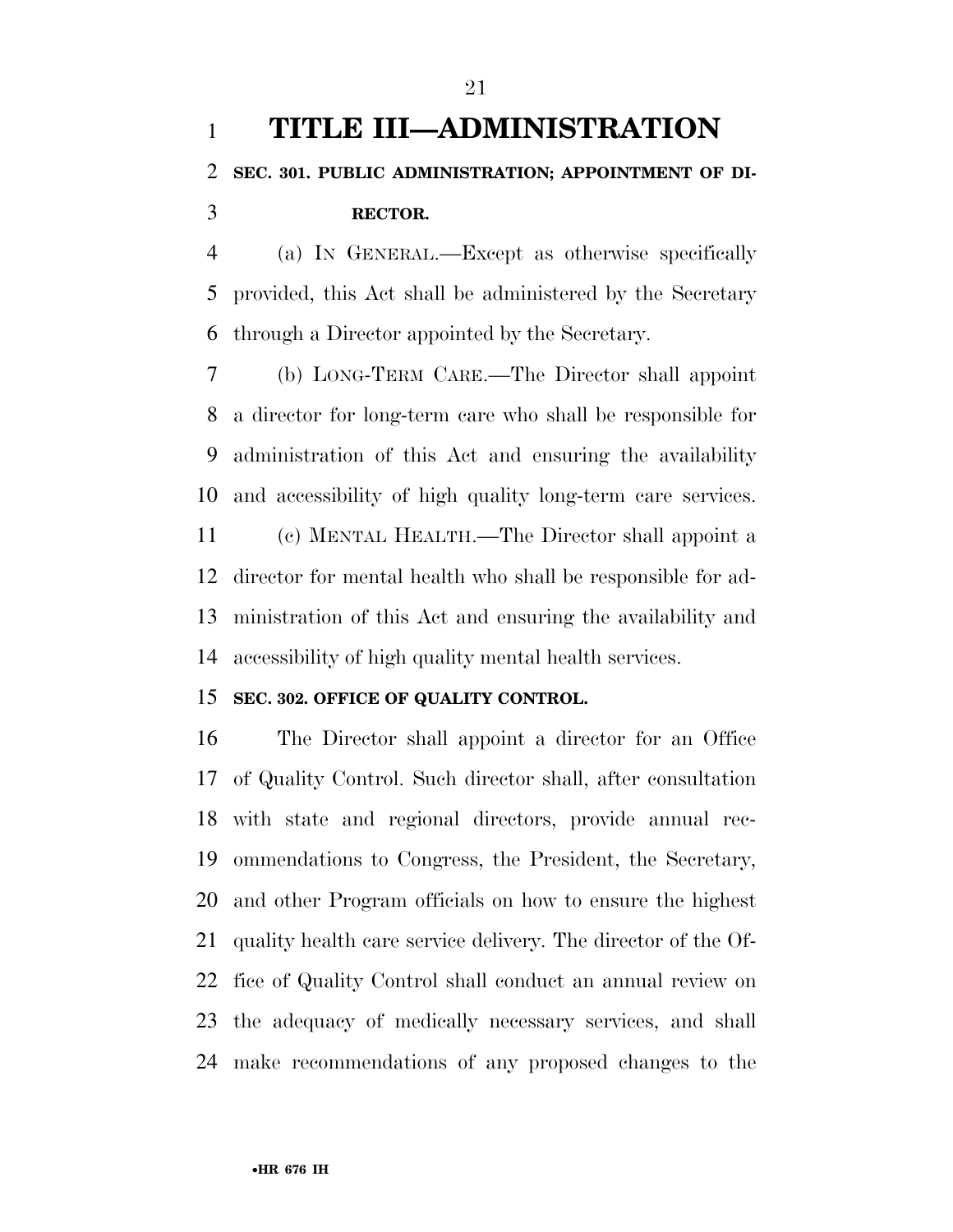Congress, the President, the Secretary, and other Medi-care For All Program officials.

# **SEC. 303. REGIONAL AND STATE ADMINISTRATION; EM- PLOYMENT OF DISPLACED CLERICAL WORK-ERS.**

 (a) ESTABLISHMENT OF MEDICARE FOR ALL PRO- GRAM REGIONAL OFFICES.—The Secretary shall establish and maintain Medicare For All regional offices for the purpose of distributing funds to providers of care. When- ever possible, the Secretary should incorporate pre-exist-ing Medicare infrastructure for this purpose.

 (b) APPOINTMENT OF REGIONAL AND STATE DIREC-TORS.—In each such regional office there shall be—

 (1) one regional director appointed by the Di-rector; and

 (2) for each State in the region, a deputy direc- tor (in this Act referred to as a ''State Director'') appointed by the governor of that State.

 (c) REGIONAL OFFICE DUTIES.—Regional offices of the Program shall be responsible for—

 (1) coordinating funding to health care pro-viders and physicians; and

 (2) coordinating billing and reimbursements with physicians and health care providers through a State-based reimbursement system.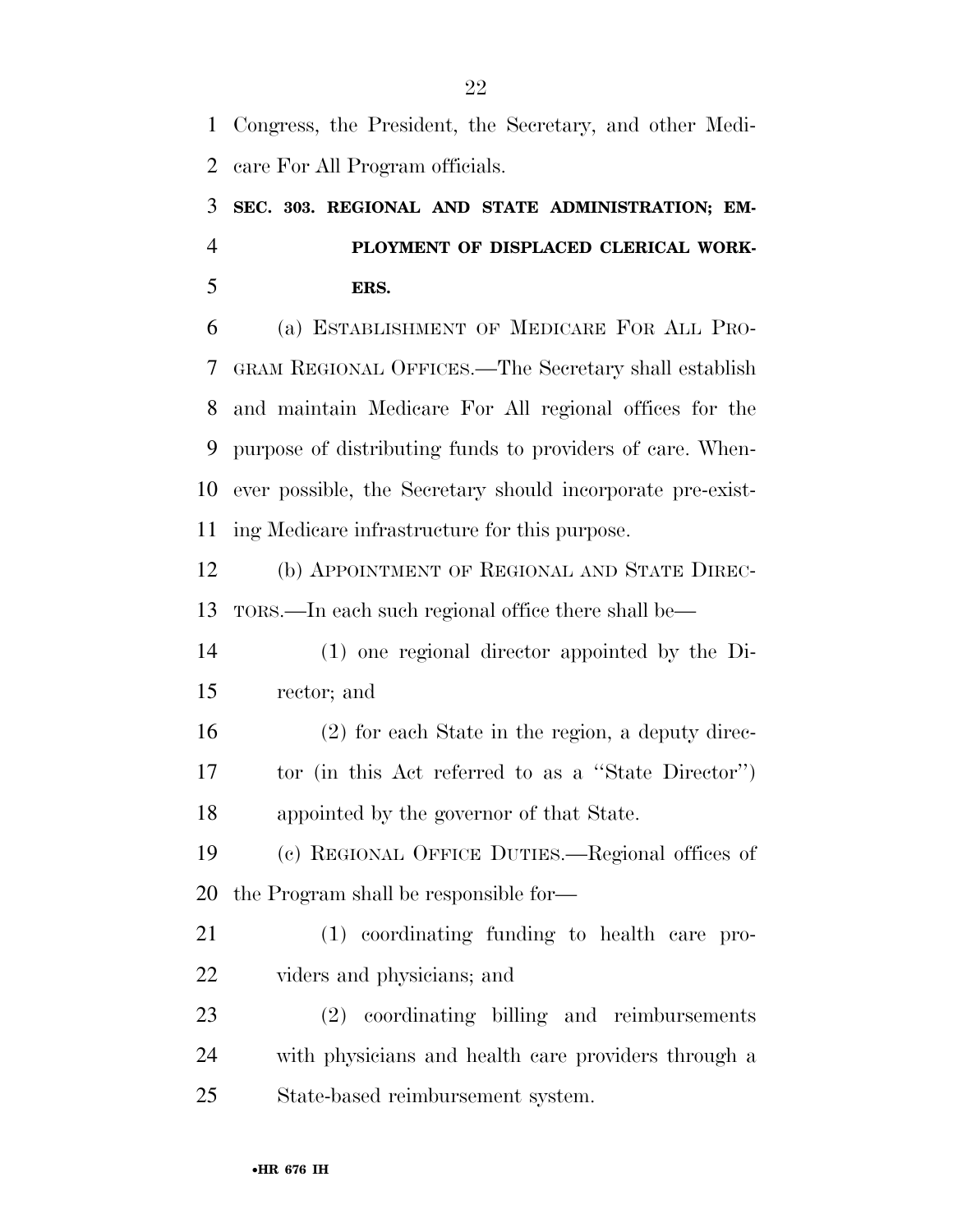(d) STATE DIRECTOR'S DUTIES.—Each State Direc- tor shall be responsible for the following duties: (1) Providing an annual state health care needs assessment report to the National Board of Uni- versal Quality and Access, and the regional board, after a thorough examination of health needs, in consultation with public health officials, clinicians, patients, and patient advocates. (2) Health planning, including oversight of the placement of new hospitals, clinics, and other health care delivery facilities. (3) Health planning, including oversight of the purchase and placement of new health equipment to ensure timely access to care and to avoid duplica- tion. (4) Submitting global budgets to the regional director. (5) Recommending changes in provider reim- bursement or payment for delivery of health services in the State. (6) Establishing a quality assurance mechanism in the State in order to minimize both under utiliza- tion and over utilization and to assure that all pro-viders meet high quality standards.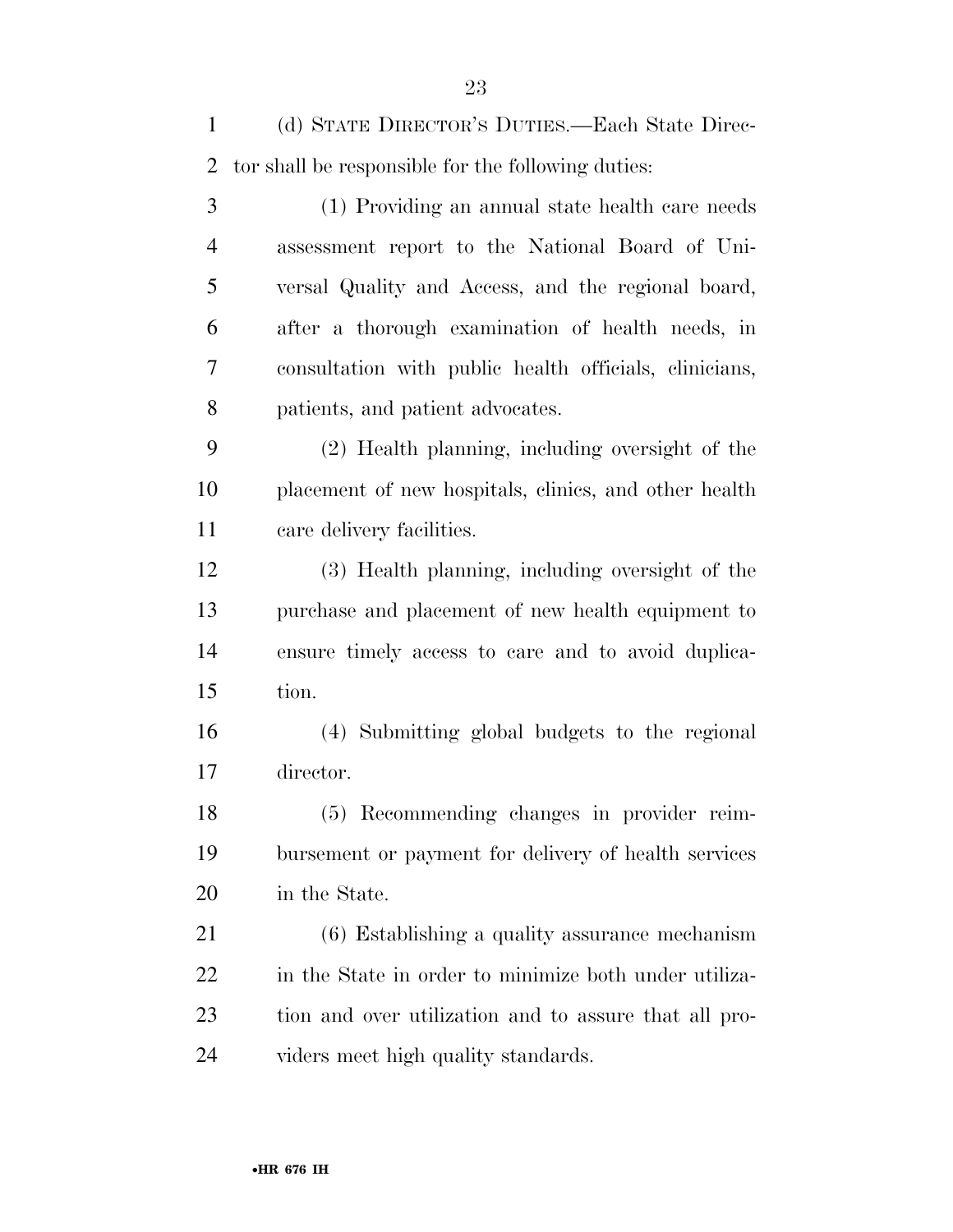(7) Reviewing program disbursements on a quarterly basis and recommending needed adjust- ments in fee schedules needed to achieve budgetary targets and assure adequate access to needed care. (e) FIRST PRIORITY IN RETRAINING AND JOB PLACEMENT; 2 YEARS OF SALARY PARITY BENEFITS.— The Program shall provide that clerical, administrative, and billing personnel in insurance companies, doctors of- fices, hospitals, nursing facilities, and other facilities whose jobs are eliminated due to reduced administration—

 (1) should have first priority in retraining and job placement in the new system; and

 (2) shall be eligible to receive two years of Medicare For All employment transition benefits with each year's benefit equal to salary earned dur- ing the last 12 months of employment, but shall not exceed \$100,000 per year.

 (f) ESTABLISHMENT OF MEDICARE FOR ALL EM- PLOYMENT TRANSITION FUND.—The Secretary shall es- tablish a trust fund from which expenditures shall be made to recipients of the benefits allocated in subsection (e).

 (g) ANNUAL APPROPRIATIONS TO MEDICARE FOR ALL EMPLOYMENT TRANSITION FUND.—Sums are au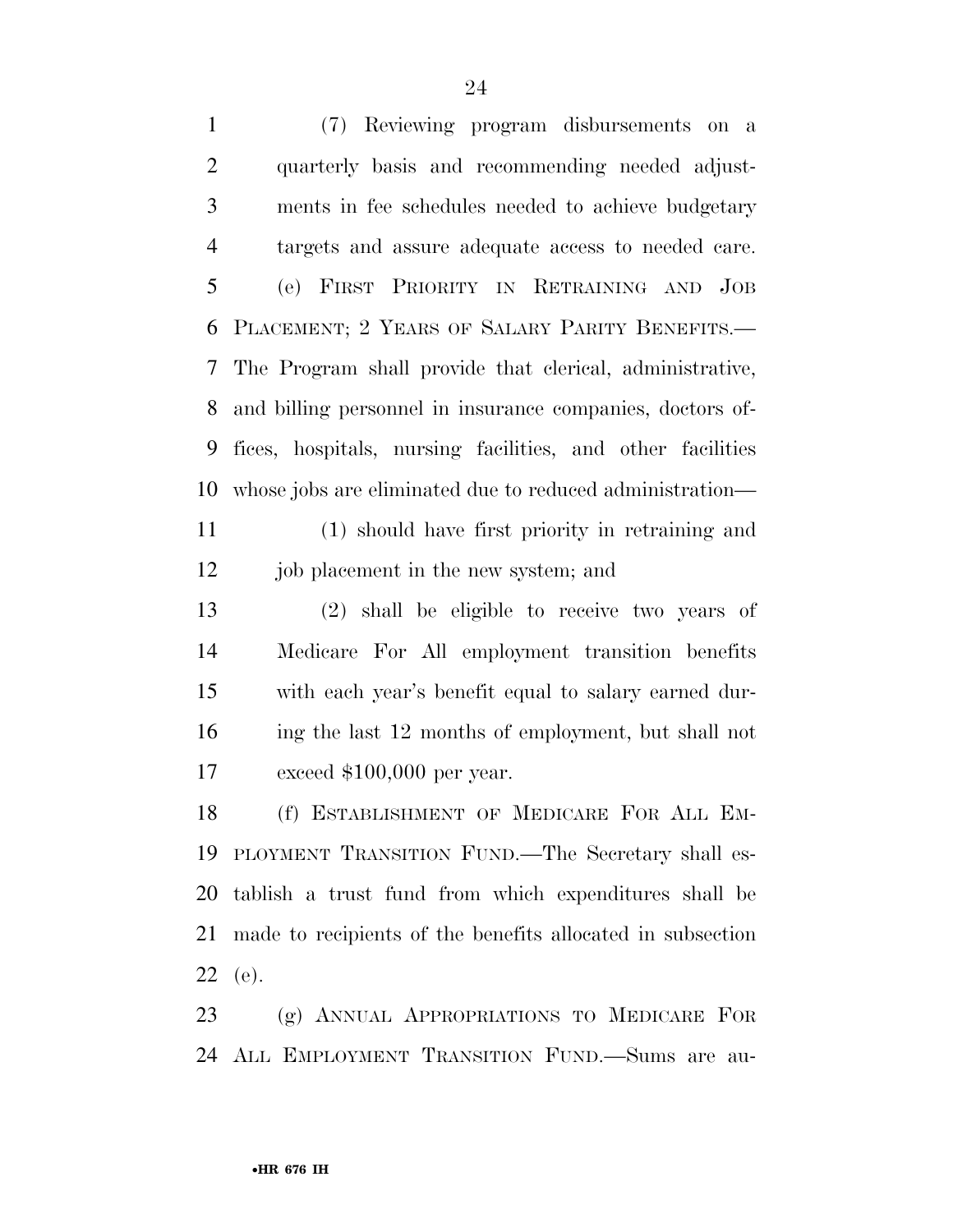thorized to be appropriated annually as needed to fund the Medicare For All Employment Transition Benefits.

 (h) RETENTION OF RIGHT TO UNEMPLOYMENT BEN- EFITS.—Nothing in this section shall be interpreted as a waiver of Medicare For All Employment Transition ben- efit recipients' right to receive Federal and State unem-ployment benefits.

## **SEC. 304. CONFIDENTIAL ELECTRONIC PATIENT RECORD SYSTEM.**

 (a) IN GENERAL.—The Secretary shall create a standardized, confidential electronic patient record system in accordance with laws and regulations to maintain accu- rate patient records and to simplify the billing process, thereby reducing medical errors and bureaucracy.

 (b) PATIENT OPTION.—Notwithstanding that all bill- ing shall be preformed electronically, patients shall have the option of keeping any portion of their medical records separate from their electronic medical record.

# **SEC. 305. NATIONAL BOARD OF UNIVERSAL QUALITY AND ACCESS.**

(a) ESTABLISHMENT.—

 (1) IN GENERAL.—There is established a Na- tional Board of Universal Quality and Access (in this section referred to as the ''Board'') consisting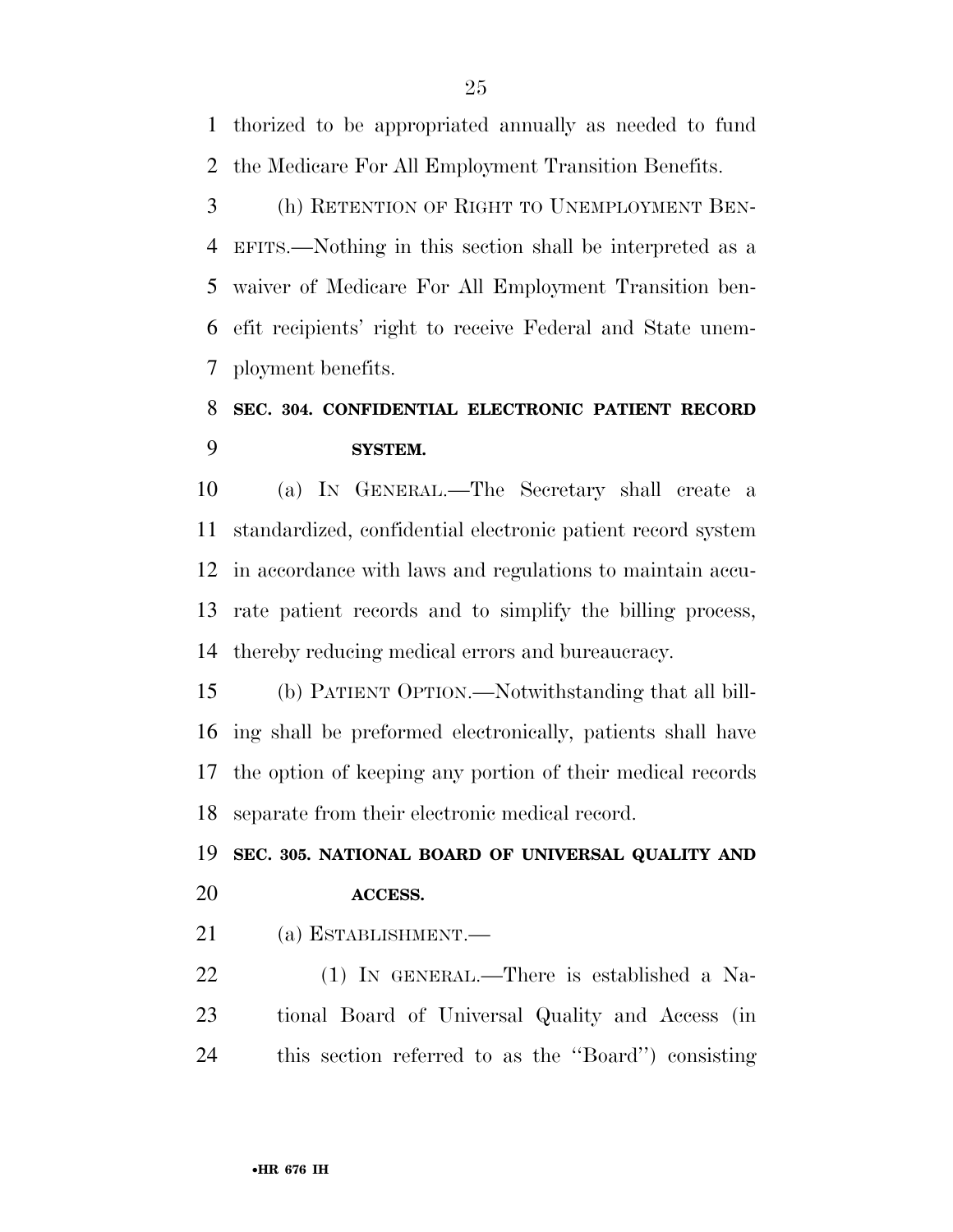| $\mathbf{1}$   | of 15 members appointed by the President, by and       |
|----------------|--------------------------------------------------------|
| $\overline{2}$ | with the advice and consent of the Senate.             |
| 3              | (2) QUALIFICATIONS.—The appointed members              |
| $\overline{4}$ | of the Board shall include at least one of each of the |
| 5              | following:                                             |
| 6              | (A) Health care professionals.                         |
| 7              | (B) Representatives of institutional pro-              |
| 8              | viders of health care.                                 |
| 9              | (C) Representatives of health care advo-               |
| 10             | cacy groups.                                           |
| 11             | (D) Representatives of labor unions.                   |
| 12             | (E) Citizen patient advocates.                         |
| 13             | (3) TERMS.—Each member shall be appointed              |
| 14             | for a term of 6 years, except that the President shall |
| 15             | stagger the terms of members initially appointed so    |
| 16             | that the term of no more than 3 members expires        |
| 17             | in any year.                                           |
| 18             | (4) PROHIBITION ON CONFLICTS OF INTER-                 |
| 19             | EST.—No member of the Board shall have a finan-        |
| 20             | cial conflict of interest with the duties before the   |
| 21             | Board.                                                 |
| 22             | (b) DUTIES.—                                           |
| 23             | (1) IN GENERAL.—The Board shall meet at                |
| 24             | least twice per year and shall advise the Secretary    |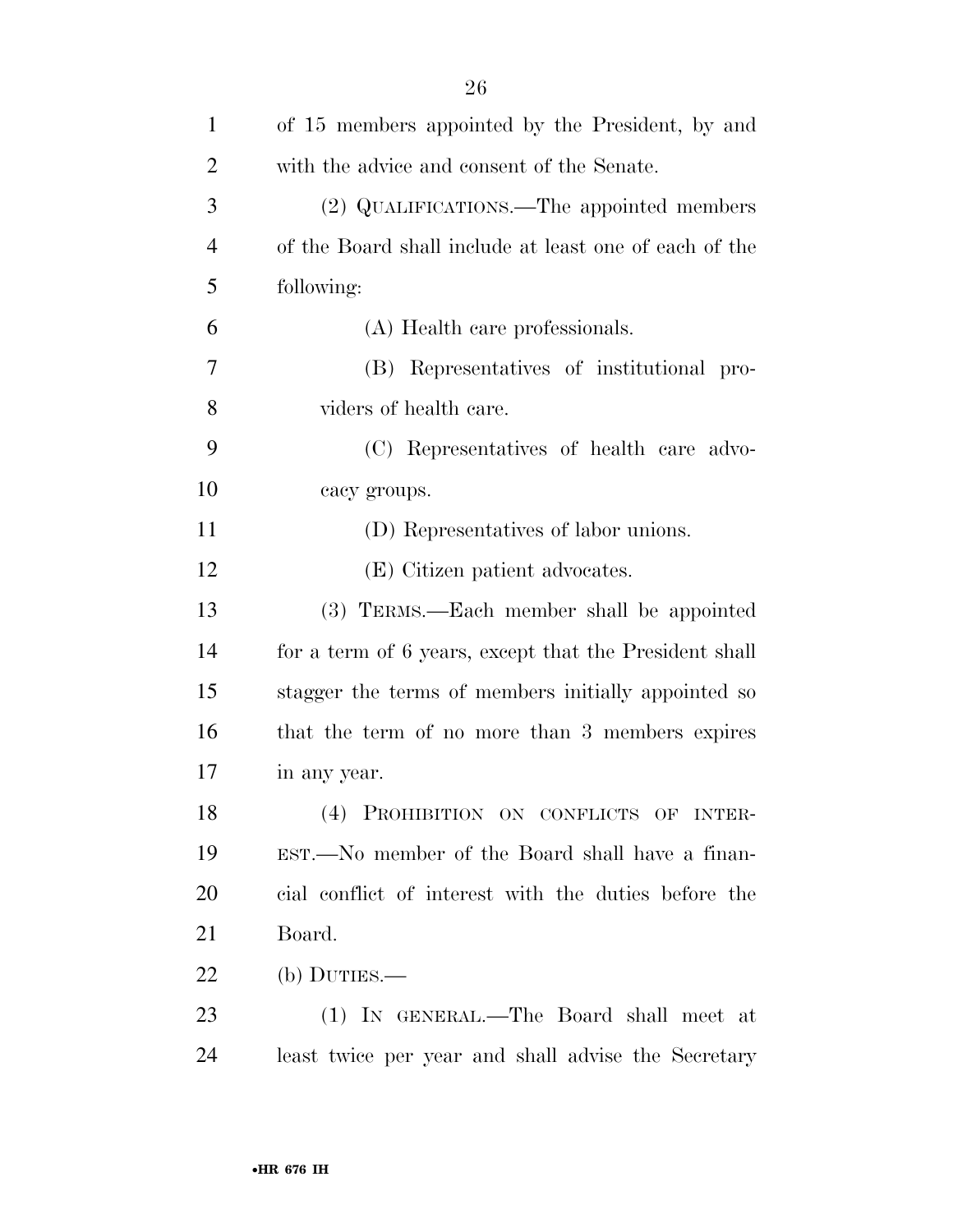| $\mathbf{1}$   | and the Director on a regular basis to ensure qual- |
|----------------|-----------------------------------------------------|
| $\overline{2}$ | ity, access, and affordability.                     |
| 3              | (2) SPECIFIC ISSUES.—The Board shall specifi-       |
| $\overline{4}$ | cally address the following issues:                 |
| 5              | (A) Access to care.                                 |
| 6              | (B) Quality improvement.                            |
| 7              | (C) Efficiency of administration.                   |
| 8              | (D) Adequacy of budget and funding.                 |
| 9              | (E) Appropriateness of reimbursement lev-           |
| 10             | els of physicians and other providers.              |
| 11             | (F) Capital expenditure needs.                      |
| 12             | (G) Long-term care.                                 |
| 13             | (H) Mental health and substance abuse               |
| 14             | services.                                           |
| 15             | (I) Staffing levels and working conditions          |
| 16             | in health care delivery facilities.                 |
| 17             | (3)<br>ESTABLISHMENT OF UNIVERSAL, BEST             |
| 18             | QUALITY STANDARD OF CARE.-The Board shall           |
| 19             | specifically establish a universal, best quality of |
| 20             | standard of care with respect to-                   |
| 21             | (A) appropriate staffing levels;                    |
| 22             | (B) appropriate medical technology;                 |
| 23             | (C) design and scope of work in the health          |
| 24             | workplace;                                          |
| 25             | (D) best practices; and                             |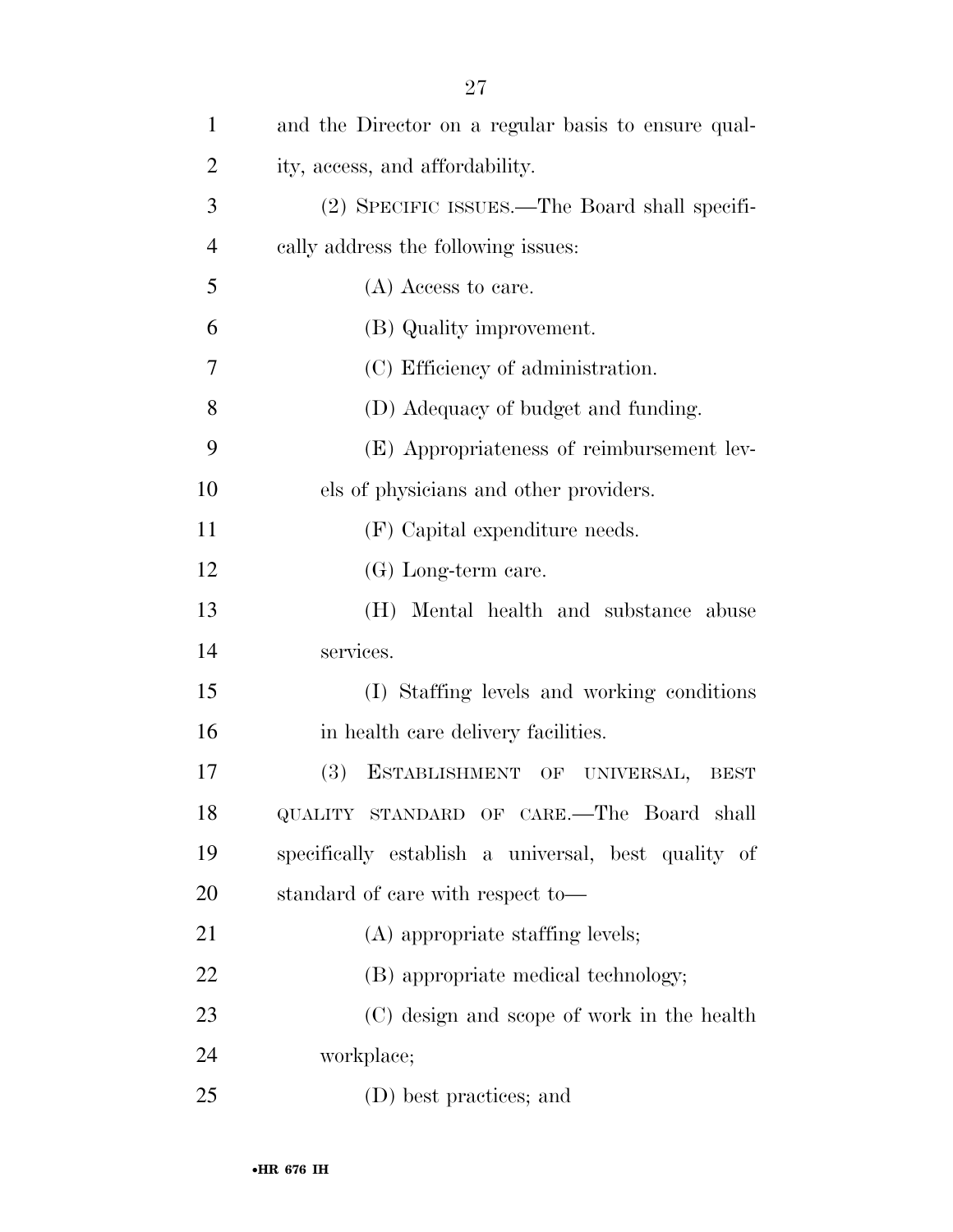| $\mathbf{1}$   | (E) salary level and working conditions of                |
|----------------|-----------------------------------------------------------|
| $\overline{c}$ | physicians, clinicians, nurses, other medical pro-        |
| 3              | fessionals, and appropriate support staff.                |
| 4              | (4) TWICE-A-YEAR REPORT.—The Board shall                  |
| 5              | report its recommendations twice each year to the         |
| 6              | Secretary, the Director, Congress, and the Presi-         |
| 7              | dent.                                                     |
| 8              | (c) COMPENSATION, ETC.—The following provisions           |
| 9              | of section 1805 of the Social Security Act shall apply to |
| 10             | the Board in the same manner as they apply to the Medi-   |
| 11             | care Payment Assessment Commission (except that any       |
| 12             | reference to the Commission or the Comptroller General    |
| 13             | shall be treated as references to the Board and the Sec-  |
| 14             | retary, respectively):                                    |
| 15             | $(1)$ Subsection $(c)(4)$ (relating to compensation       |
| 16             | of Board members).                                        |
| 17             | $(2)$ Subsection $(c)(5)$ (relating to chairman and       |
| 18             | vice chairman).                                           |
| 19             | $(3)$ Subsection $(e)(6)$ (relating to meetings).         |
| <b>20</b>      | Subsection (d) (relating to director and<br>(4)           |
| 21             | staff; experts and consultants).                          |
| 22             | (5) Subsection (e) (relating to powers).                  |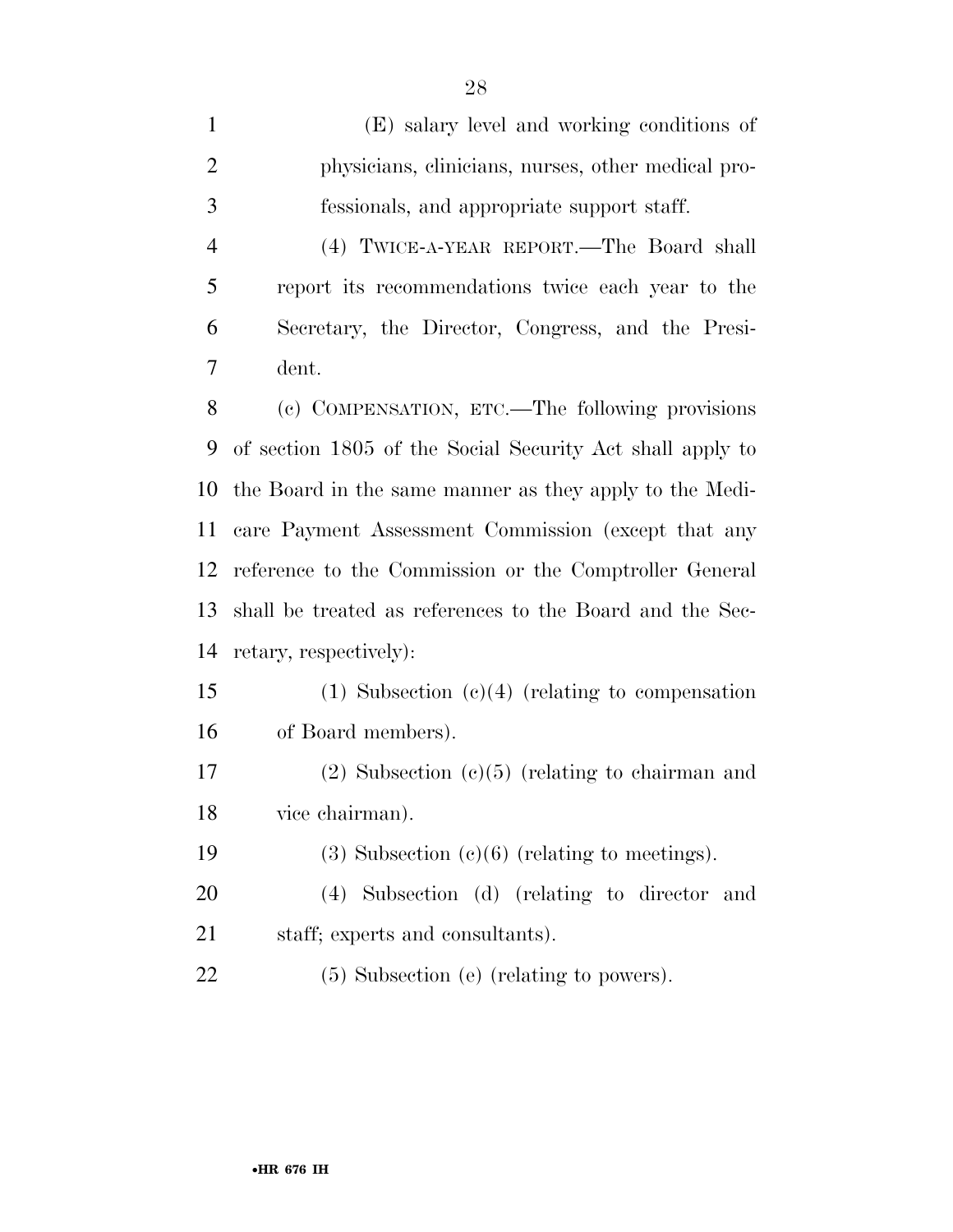# **TITLE IV—ADDITIONAL PROVISIONS**

#### **SEC. 401. TREATMENT OF VA AND IHS HEALTH PROGRAMS.**

 (a) VA HEALTH PROGRAMS.—This Act provides for health programs of the Department of Veterans' Affairs to initially remain independent for the 10-year period that begins on the date of the establishment of the Medicare For All Program. After such 10-year period, the Congress shall reevaluate whether such programs shall remain inde- pendent or be integrated into the Medicare For All Pro-gram.

 (b) INDIAN HEALTH SERVICE PROGRAMS.—This Act provides for health programs of the Indian Health Service to initially remain independent for the 5-year period that begins on the date of the establishment of the Medicare For All Program, after which such programs shall be inte-grated into the Medicare For All Program.

### **SEC. 402. PUBLIC HEALTH AND PREVENTION.**

 It is the intent of this Act that the Program at all times stress the importance of good public health through the prevention of diseases.

### **SEC. 403. REDUCTION IN HEALTH DISPARITIES.**

 It is the intent of this Act to reduce health disparities by race, ethnicity, income and geographic region, and to provide high quality, cost-effective, culturally appropriate